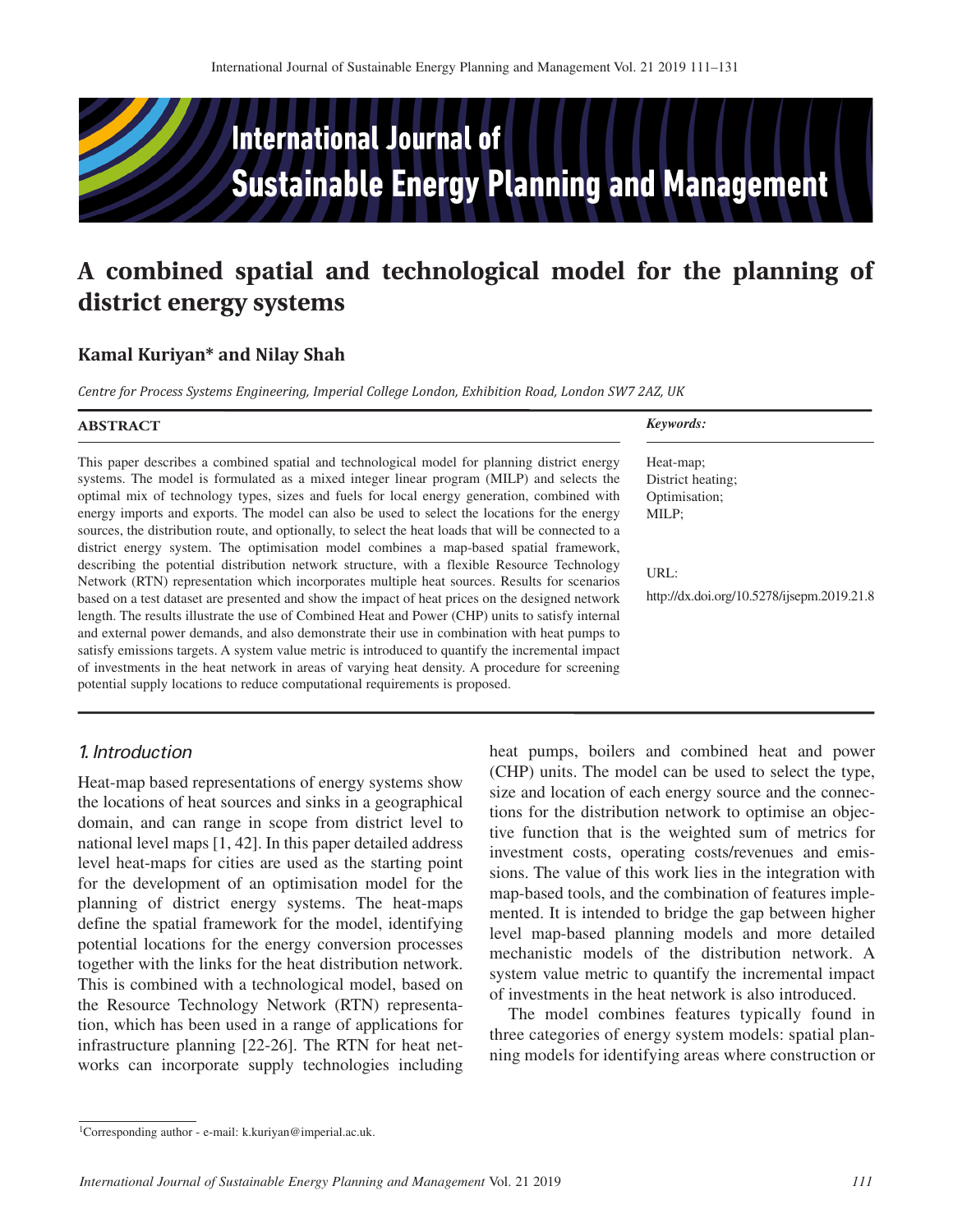## *Abbreviations:*

| <b>CHP</b>   | Combined heat and power            |
|--------------|------------------------------------|
| <b>HP</b>    | Heat pump                          |
| LiDAR        | <b>Light Detection and Ranging</b> |
| <b>MILP</b>  | Mixed Integer Linear Program       |
| <b>MINLP</b> | Mixed Integer Non-linear Program   |
| <b>RTN</b>   | <b>Resource Technology Network</b> |

expansion of heat networks may be feasible, models for the detailed optimisation of the routes and capacities of heat distribution networks, and models for the selection of the optimal mix of supply technologies (Figure 1). The first category of models often uses statistical data to estimate distribution costs for the area being studied [2, 11], but optimisation based methods employing a detailed spatial description of the distribution network have also been developed [3]. The second category employs non-linear or linearised models of the distribution network with varying levels of detail in computations of heat and mass flows, pressure drops and pump energy requirements [4, 14-16]. Formal optimisation methods [10], metaheuristics [8] or guidelines based on target pressure losses and flow velocities [15]

are used to select the route, pipe type and size for the heat network. The third category of models optimises the mix of technologies to meet a varying pattern of demands for heating, cooling and power [5]. A review of these three types of models is presented in the next section.

The combined model can be used for screening options in the early stages of planning a district energy system. The work described in this paper is intended to establish the feasibility and utility of the combined model for use within a map-based tool for the planning of district energy systems (Figure 2). To make it possible to embed within a map-based tool, the model incorporates a spatial framework to represent the layout of streets along which a heat network may be built, building locations, supply locations, and user choices as to whether buildings and network links are required or optional. Due to the complexity of the mapping application, the testing of the model has been done prior to the full development of the application. To facilitate testing, the model described in this paper has been implemented using standard optimisation languages and existing tools. An alternative implementation, written in Python, has also been developed and integrated within an early prototype of the map-driven application. Further



Figure 1: Classification of spatial and technological models for energy planning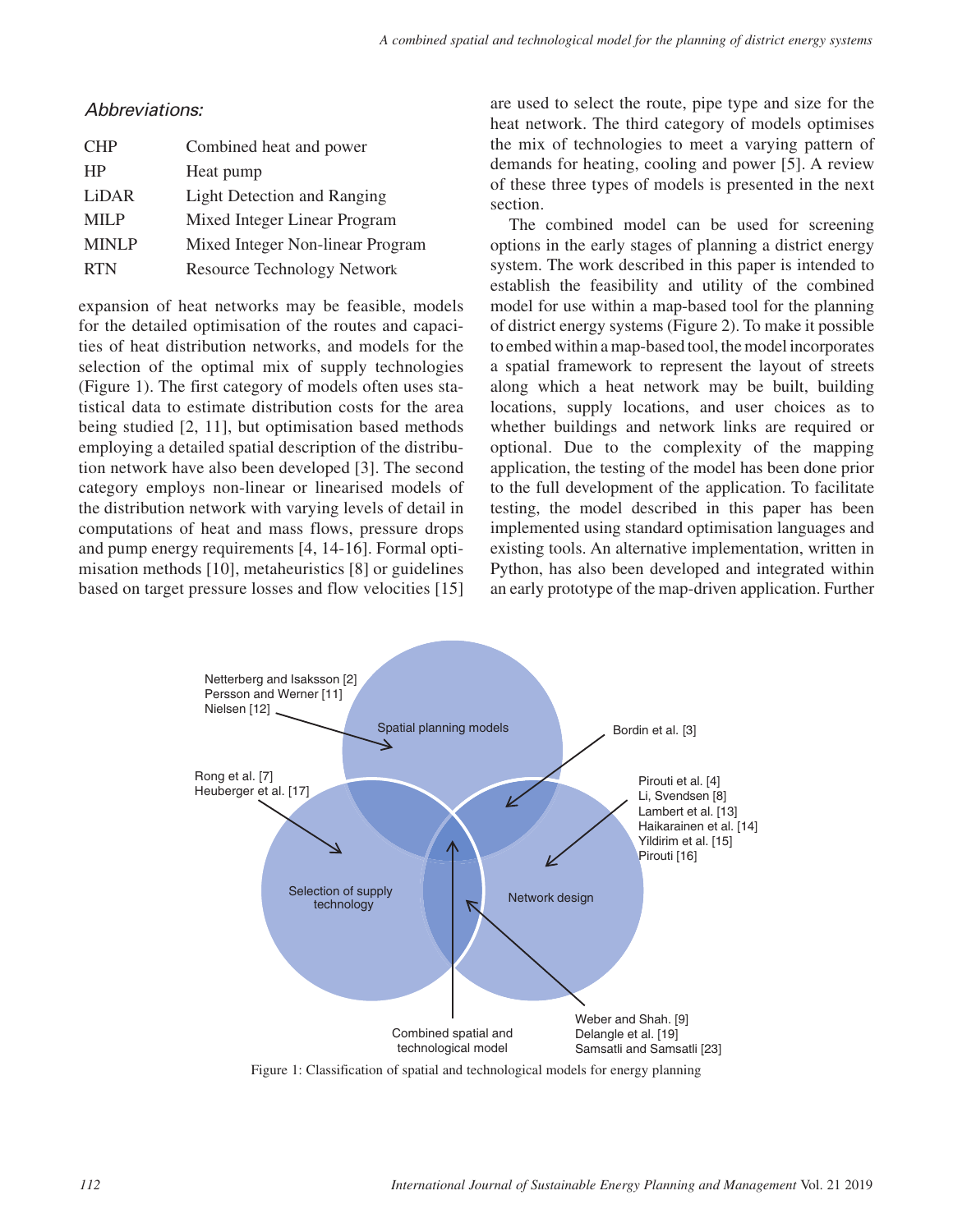

Figure 2: Map-driven modelling and optimisation of district energy systems



Figure 3: Map-driven construction of spatial framework for optimisation model

development of the integrated model and application is being undertaken by collaborators within the THERMOS (Thermal Energy Resource Modelling and Optimisation System) project [41], driven by feedback on the functionality and performance of the application from participating city partners.

The THERMOS application processes map data from sources such as OpenStreetMap into an abstract graph representation which serves as input for the optimisation model (Figure 3). Footprint polygons extracted from the map are augmented with height data obtained from LiDAR (Light Detection and Ranging, [38]). This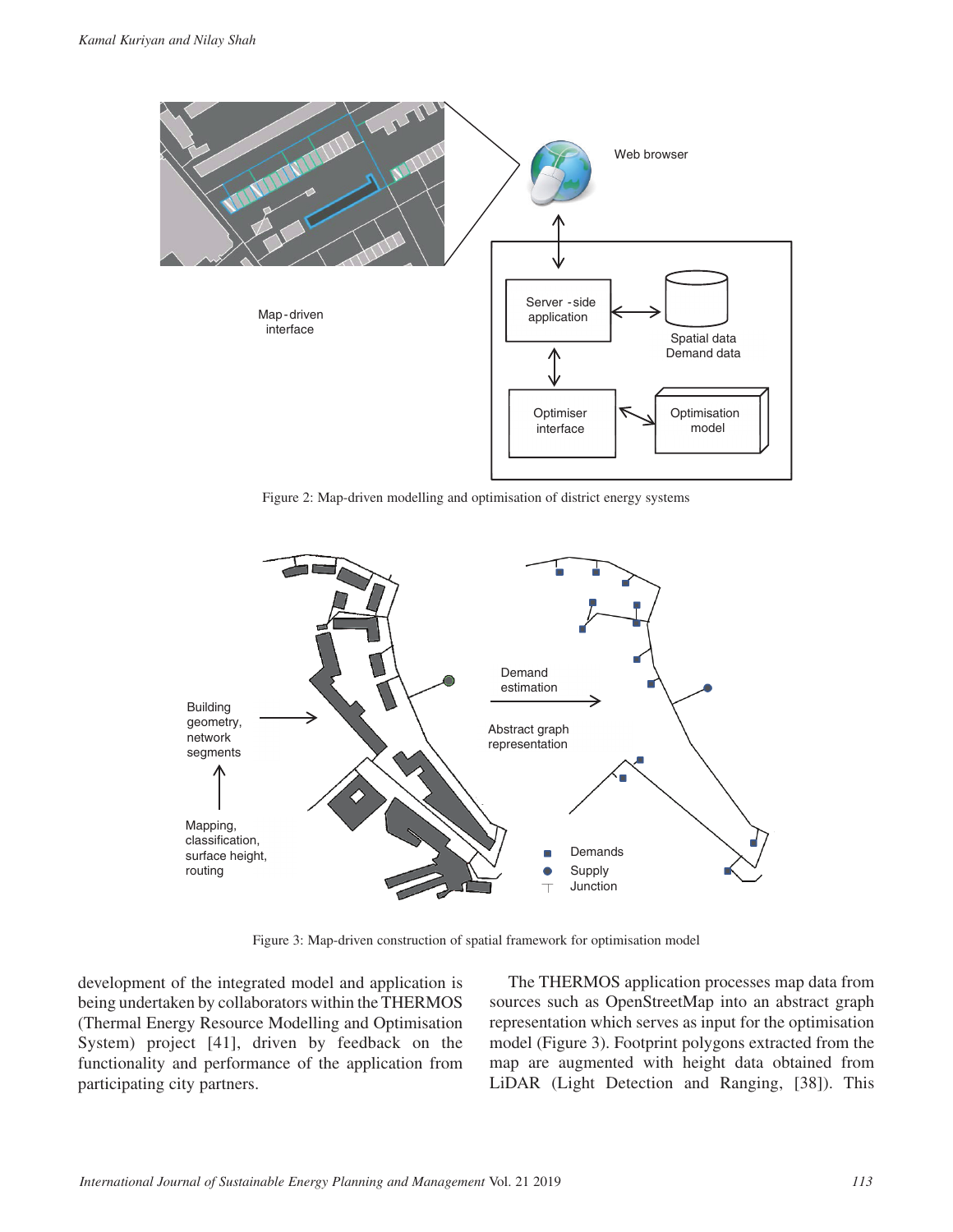information is processed to obtain the building height, surface area, floor area, and volume. The paths for potential network links are derived from the roads in the map. Demands may be estimated by several different methods [20, 42]. One approach is to use benchmarks for annual heat demand per unit floor area for different types of buildings. An alternative approach is to estimate demands based on the heat loss through the external surface of the building, combined with typical values for internal and external temperatures. The spatial framework obtained from this information and demand values are used as inputs for the optimisation model described in section 3.

This paper describes the mathematical formulation of the combined optimisation model. An analysis of the incremental value of investing in a heat distribution network which can be obtained through repeated solution of this model is then developed. A test case is used to illustrate both the spatial and technological optimisation features of the combined model. To reduce computational requirements, a screening procedure is used to identify a limited set of potential supply locations prior to the optimisation of the supply technologies and distribution network structure.

# *2. Models of district energy systems*

A broad review of energy system modelling tools may be found in [6]. Many papers focus on the integration of different technology types to supply the energy demands of a building or microgrid [7], whereas others emphasise the design of the distribution network [8]. A model that simultaneously optimises both the technology type and the distribution network routes is presented by Weber and Shah [9]. Models can also be categorised by the methodology used to formulate and solve the model. Models for the planning of district energy systems include MINLP (Mixed Integer Non-Linear Programming) models [10], MILP (Mixed Integer Linear Programming) models [3], stochastic programming models [13], multi-objective models for the optimisation of economic and environmental benefits [36], and models solved with metaheuristics [8].

Distribution costs for district heat networks may be estimated from aggregate characteristics of a district such as the population density, specific building space, specific heat demand and effective width [11]. More detailed estimates of transmission and distribution costs

can be obtained from a GIS system. An iterative procedure can then be used to identify expansion opportunities [12]. Models that can select the loads to be connected to a heat network using detailed spatial descriptions and optimisation models have also been developed. An MILP model for selecting loads to be connected to a heat network based on an economic criterion is described by Bordin et al. [3]. This model will be discussed in greater detail in the next section. Optimal staging of investments for expanding a heat network using stochastic programming is examined by Lambert et al. [13]. As part of the solution, these optimisation models also identify the routes and required network capacities for connecting the selected loads to the supply locations, and thus there is some overlap with the next category of models.

The models described above are used to identify potential expansion areas or select individual loads that may optionally be connected to a network. A second category of models optimises the distribution routes required to connect a fixed set of loads. Less detailed models with mass and energy balances can be formulated and solved as MILP models [14]. More detailed models may use non-linear expressions for pressure drops, pump energy requirements and heat losses. This leads to non-linear models with discrete decisions which can be solved using metaheuristics [8]. An alternative is to use piecewise linear approximations to characterise pump energy requirements [3]. These models emphasise the optimisation of the distribution network, but the technology selection and distribution network can also be optimised simultaneously [9]. More detailed models of the heat network may include detailed thermal and hydraulic calculations [15, 16]. Variations in heat demands characterised by load duration curves and corresponding adjustments to the supply flow rate and temperature may also be considered [16].

The optimisation of multiple generation technologies may be carried out in the context of selecting polygeneration technologies within microgrids [7], integration of large-scale heat pumps in district heating [37], and for the analysis of power generation with whole system models [17, 18]. The selection of technologies for the operation of a district heating centre is described by Delangle et al. [19]. The latter work also considers the details of sizing the heat network pipes based on projections of the required capacity, but this is decoupled from the subsequent optimisation of the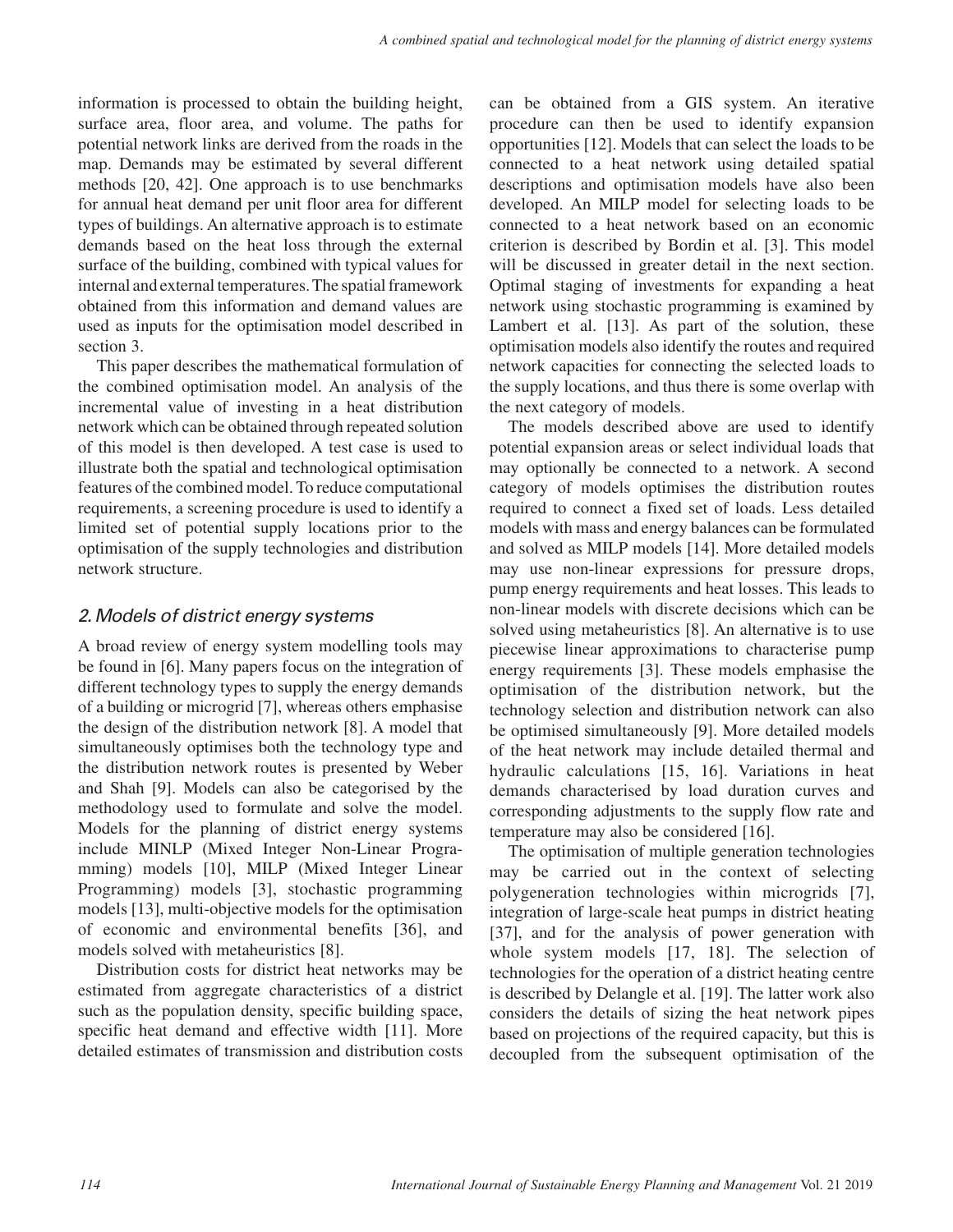

Figure 4: Spatial framework for optimisation model [3]

energy supply system. Optimisation methods are extensively used in this context, often with multiobjective formulations to address both cost and environmental concerns [36]. RTN based models, which are discussed in greater detail in the next section, have been used for technology selection in a wide variety of infrastructure planning applications [22-26]. A key feature of RTN models is that the technology mix can be easily restructured to include new technologies or combinations of technologies.

The work described in this paper combines an RTN based approach for technology selection, with the detailed spatial optimisation approach developed by Bordin et al. [3]. The model includes both environmental and economic metrics. The economic metric combines investment and operational costs for the supply technologies and the heat network. The model is coupled with a system analysis of the value of the distribution network which is similar to methods used in the analysis of storage and renewables in power systems [17, 18].

## *3. Planning model for district energy systems*

Optimisation models for the planning of district energy systems may combine three frameworks that respectively represent the spatial, temporal and technological facets of the district energy system. The work described in this paper focuses primarily on the spatial and technological frameworks. A limited number of representative time periods, suitable for the early planning stages of a district energy system are used in the temporal framework. The spatial and technological modelling frameworks are outlined below, followed by a detailed description of a combined model.

#### **3.1. Spatial framework for district heating network design**

The spatial framework, which describes the location of energy demands, supply technologies and links for energy transport, is an abstract network representation which can be used for optimising the district energy system. The network includes nodes for required or potential users, supply points and junctions, and arcs for required or potential pipelines (Figure 4). Historical data for annual heat demand at each node may be available from local authorities or utilities, or may be estimated from building and consumer archetypes [20]. As described in the introduction the spatial framework may be constructed within an interactive map-driven application. The spatial framework and demand values can be used as inputs to an optimisation model which selects potential users to be connected to an existing network. An MILP formulation based on a cost objective which maximises revenues and minimises infrastructure and operational costs is described in [3]. This paper describes a model which can additionally select the supply technology type.

## **3.2. Technology selection framework for district heating**

The Resource Technology Network (RTN) representation is similar to the State Task Network introduced by Kondili et al. [21] for planning the operation of batch chemical processes. This is a convenient representation for describing alternative pathways for producing intermediates and final products from different source materials. In the context of urban energy system models, resources may represent imported materials such as biomass, or natural gas, intermediates such as the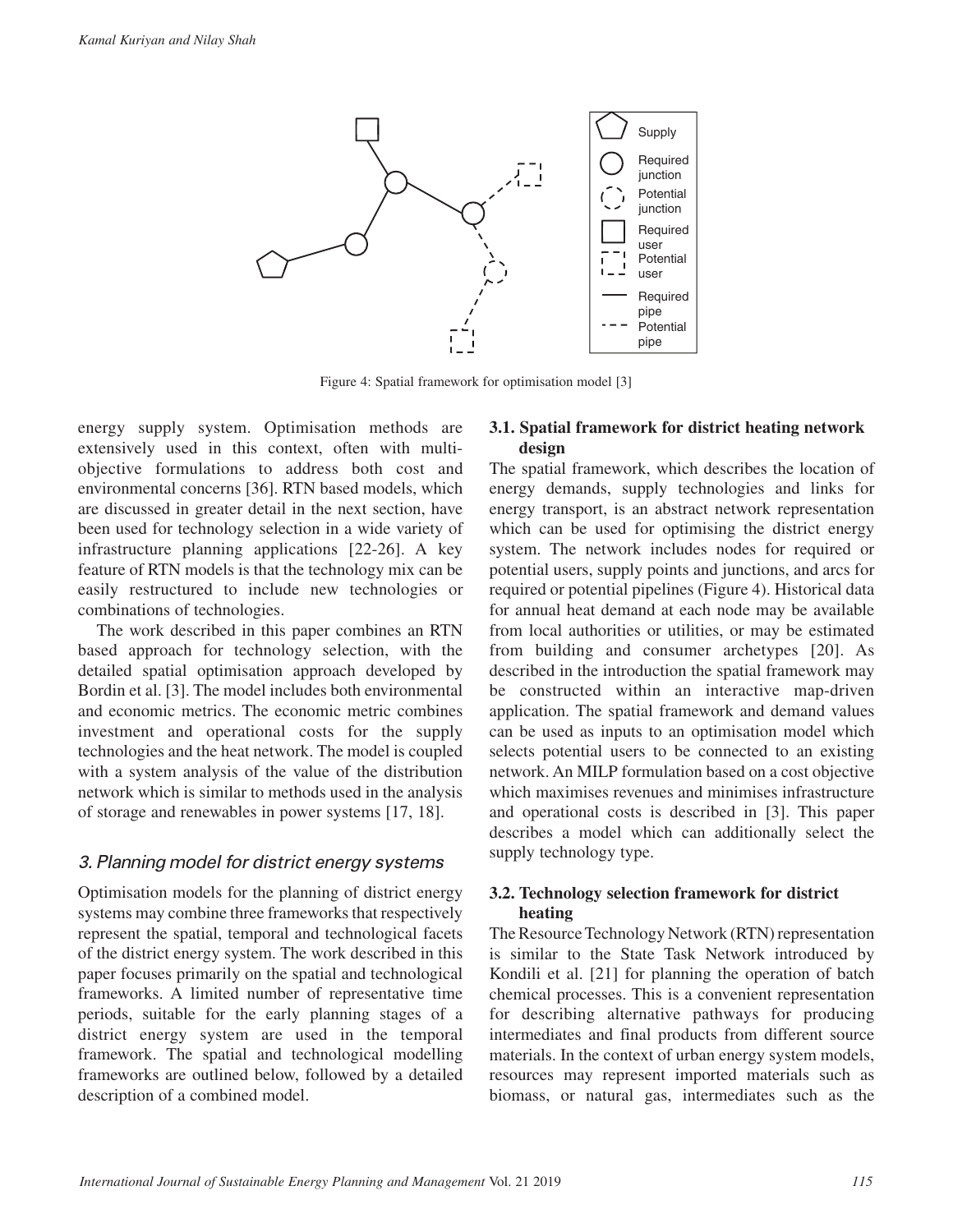transport medium in district heating systems, or delivered energy for space heating. Technologies denote processes that consume and produce resources (e.g. a non-domestic gas boiler consumes natural gas and produces district heating). RTN-based infrastructure planning models have been applied to a wide range of applications including an analysis of the impact of urban energy governance policies [22], design of hydrogen networks [23], trade-offs in the design of urban energy systems [24], planning within the Water-Sanitation-Hygiene sector [25], and planning of the Energy-Food-Water nexus [26].

Past applications of the RTN model have typically employed an aggregated spatial framework where each zone in the model may represent a district within a city [22], or area within a region [23], and connections represent transport links between zones. As described in the previous section, the spatial model used here is more detailed, with the zones replaced by nodes representing individual buildings, supply points or junctions in the distribution network.

RTN model implementations may also differ in the level of temporal detail. A multi-level temporal framework which can capture seasonal and diurnal variability has been applied to model the use of hydrogen generated from renewable energy for transportation [23]. This level of detail can result in large scale optimisation problems which are solved using a specialised algorithm. The overall optimisation problem is decomposed into technology selection and storage/ transportation sub-problems that are solved iteratively. A low temporal resolution is used to identify an initial solution for the overall problem. In the present paper, a representative set of periods is used in the temporal framework. This is intended to reduce the computation times required within interactive applications used for the initial planning of district energy systems.

The RTN for this paper incorporates multiple "nondomestic" technologies for the production of district heat including CHP units, heat pumps and boilers (Figure 5). Multiple technology sizes are considered for the CHP units and non-domestic boilers. Natural gas and biomass can be used as fuels for boilers and CHP units. A dummy resource is defined to account for heat losses from all technologies. A generic technology for recovering heat from sources such as industrial plants can also be added to the model with user-specified capital and operating costs. Heat demands in buildings can be satisfied by heat exchangers connected to the district heating network. Renewable technologies such



Figure 5: Resource Technology Network for district heating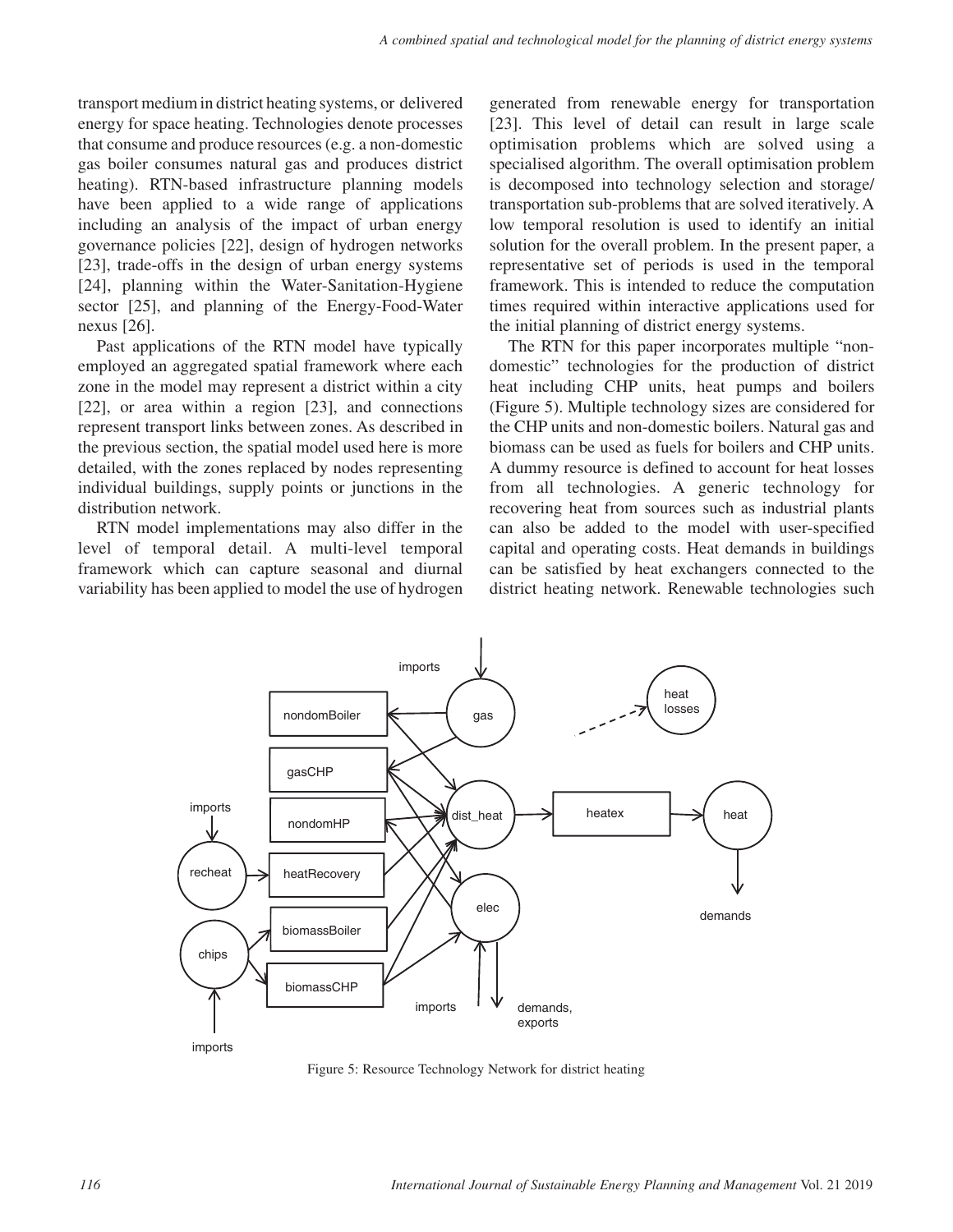| <b>Short name</b> | <b>Description</b>                                                                                                                                                                                                                                 |
|-------------------|----------------------------------------------------------------------------------------------------------------------------------------------------------------------------------------------------------------------------------------------------|
| biomassBoiler     | boiler with biomass fuel                                                                                                                                                                                                                           |
| biomassCHP        | CHP with biomass fuel                                                                                                                                                                                                                              |
| nondomBoiler      | gas boiler for district heating supply (available in 0.5 MW and 1.0 MW sizes)                                                                                                                                                                      |
| chips             | fuel for biomass technologies                                                                                                                                                                                                                      |
| dist_heat         | district heating resource produced by various technologies                                                                                                                                                                                         |
| elec              | electricity resource imported, exported or produced by CHP                                                                                                                                                                                         |
| gas               | natural gas fuel for boilers and CHP                                                                                                                                                                                                               |
| gasCHP            | CHP with natural gas fuel (available in the following sizes: $0.135$ MW <sub>o</sub> $/0.22$ MW <sub>th</sub> small gasCHP,<br>0.5 MW <sub>e</sub> /0.675 MW <sub>th</sub> medium gasCHP, 1.0 MW <sub>e</sub> /1.03 MW <sub>th</sub> large gasCHP) |
| heatex            | heat exchanger connected to district heating network                                                                                                                                                                                               |
| heatRecovery      | user defined technology for heat recovery                                                                                                                                                                                                          |
| nondomHP          | non-domestic heat pump for district heating supply (0.5 MW)                                                                                                                                                                                        |
| recheat           | user defined heat source for heat recovery technology                                                                                                                                                                                              |
| heat losses       | dummy resource to account for heat losses                                                                                                                                                                                                          |



Figure 6: Example of temporal discretisation with two investment periods and minor periods for weekdays and weekends

as solar thermal have not been considered as these would require additional data on available installation area and solar irradiation. A higher temporal resolution would also be required in the optimisation model to capture the variability in these technologies, resulting in increased computation times for solving the model. Possible approaches towards managing the computational requirements for higher resolution models are discussed in the last section of this paper.

#### **3.3. Combined spatial and technological model for district energy systems**

The combined optimisation model uses an MILP formulation, similar to those used for other RTN-based infrastructure planning models [25]. The key constraints and objective function are described below. The model has been implemented within an existing interactive tool [24]. The tool, which is written in Java, generates scenarios for an MILP optimisation model in the GAMS modelling language which are then solved with the CPLEX solver.

The model incorporates a resource balance for each node in the spatial framework and each set of time intervals (*t,tm*), where *t* are minor periods representing seasonal or diurnal demand variations, and *tm* are major periods for investment decisions (Figure 6). Major periods can be used to model staged investments, or to compare the energy system performance in a base period against a future period after investments to modify the system [27].

The balance equations for the model span all technologies and resources in the RTN (Figure 7). In the equation below *RS* represents the resource surplus at a node, *P* is the operating rate of technology *j*,  $\mu_{ir}$  is a coefficient that defines the production (or consumption) rate of resource *r* by technology *j*, *IM* and *EXP* are imports and exports, *Q* represents the flows and between nodes *i* and *i1*, and *D* represents the demands. Note that, although flow connections in both directions are permitted, due to the costs associated with flows, the optimisation will ensure that only one of Q*r,i1,i,t,tm* or  $Q_{r,i,i1,tm}$  is non-zero. The flows Q can be modified by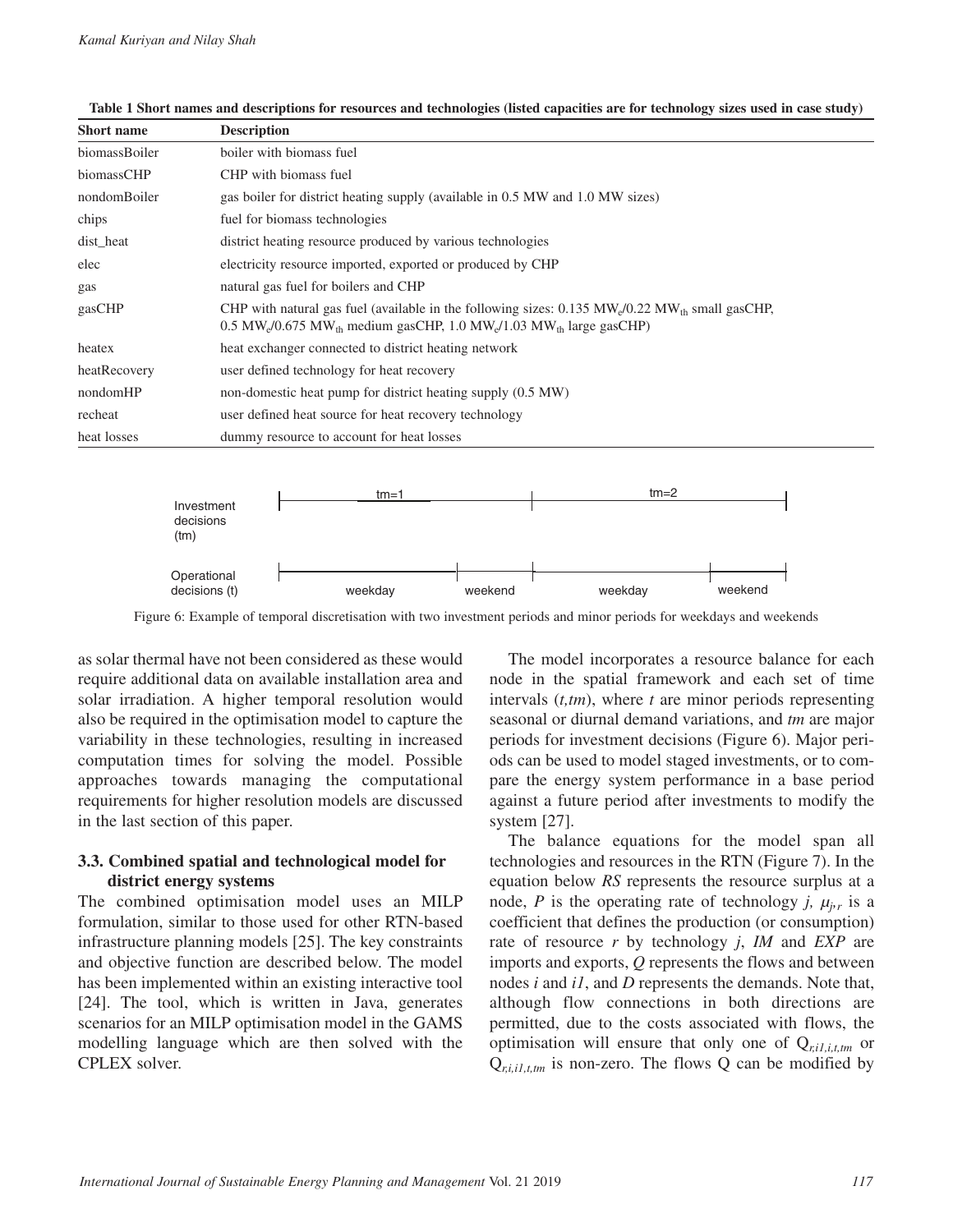

Figure 7: Resource balance for RTN model [27]

parameters reflecting heat losses or leaks [25]. The binary decision variable *SAT* in the balance equation selects nodes where the demands are satisfied (for required demand nodes the value of the decision variable is set to one). This is similar to the approach of Bordin et al. [3] where district heat connections are selected on the basis of an economic objective.

$$
RS_{r,i,t,tm} = \sum_{j} \mu_{j,r} P_{j,i,t,tm} + IM_{r,i,t,tm} - EXP_{r,i,t,tm} + \sum_{i1} Q_{r,i1,i,t,tm} - \sum_{i1} Q_{r,i,i1,t,tm} - D_{r,i,t,tm} SA T_{i}
$$
\n(1)

In general, the optimisation will tend to minimise resource surpluses due to the costs incurred in resource production. Non-zero surpluses may be permitted if storage is available or if a resource may be dissipated into the environment. For the case study in this paper, the resource surplus for all resources other than the dummy resource for heat losses was fixed to zero *a priori*.

The number of units *N* of technology *j* in cell *i* is determined by investment in *INV* new units in period *tm*. Investments in supply technologies are fixed at zero in all locations except the permitted supply locations.

$$
N_{j,i,tm} = N_{j,i,tm-1} + INV_{j,i,tm}
$$
 (2)

Resources *d* represent the subset of resources *r* for which new networks must be built. The existence of a network link to transport resource *d* in period *tm* is

represented by the binary decision variable *Y* (for required links the decision variable is set to one). The following constraint ensures the existence of the link in periods following the one in which it is built.

$$
Y_{d,i,i1,tm} \ge Y_{d,i,i1,tm-1} \tag{3}
$$

Several types of infrastructure links may be defined with RTN models [23]: bidirectional links which can be used in either direction between a pair of nodes (*i,i1*); independent bidirectional links where a forward link allows transport from *i* to *i1*, and a reverse link allows transport from *i1* to *i*; and unidirectional links where only one of the two links may be built. Bidirectional links are used for the case studies described in this paper. These are convenient for use in the interactive planning application since they allow a user to indicate that a link should be built between two nodes without having to select a direction *a priori*. The following constraint indicates that a link in one direction implies a link in the opposite direction as well. A directional cost factor is then applied to the network costs so that the two links collectively are treated as a single bidirectional link.

$$
Y_{d,i,i1,tm} = Y_{d,i1,i,tm}
$$
\n<sup>(4)</sup>

Energy production in a node is constrained by the available capacity of the available units.

$$
P_{j,i,t,tm} \le CAP_j * N_{j,i,tm} \tag{5}
$$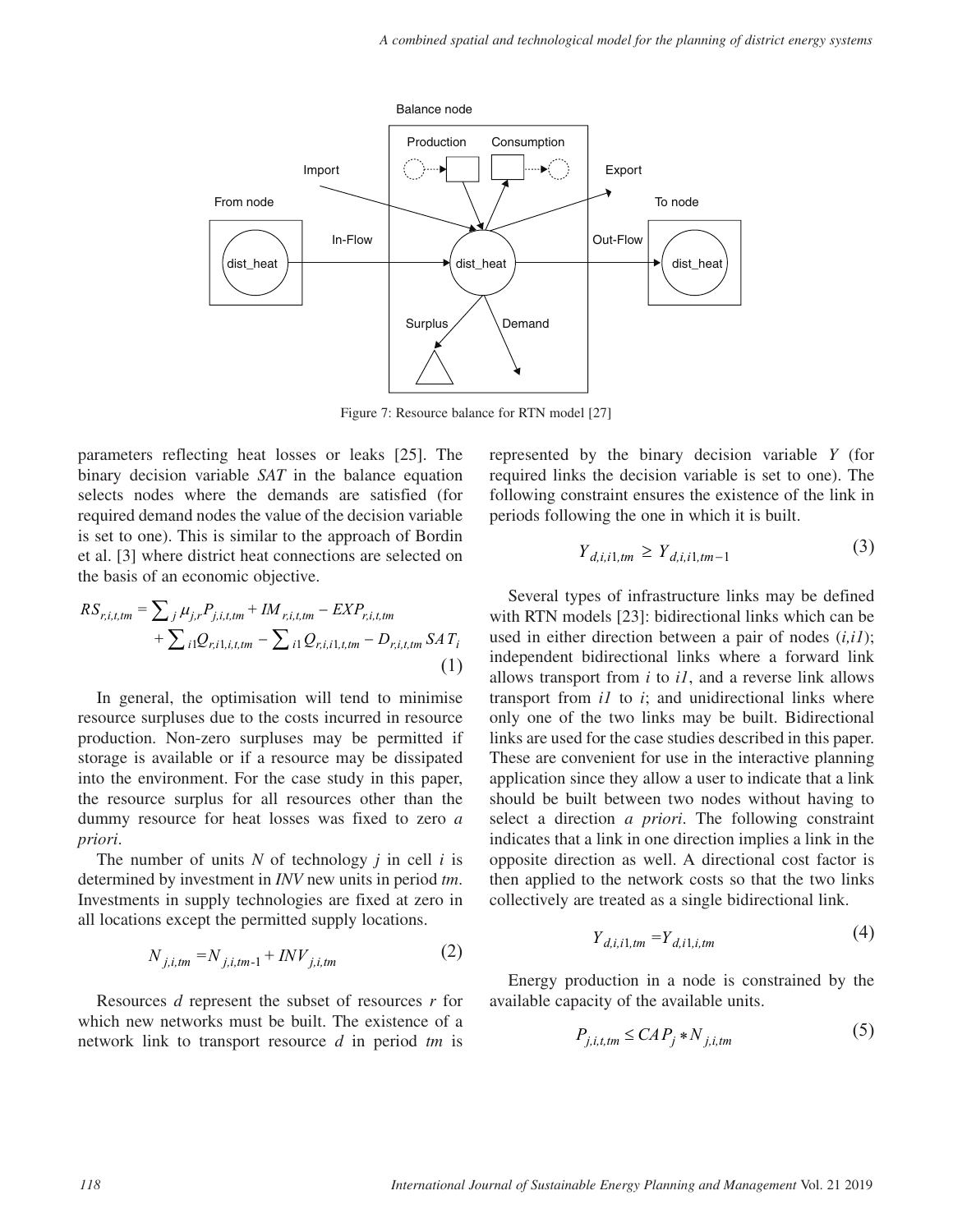Flow between nodes is constrained by the capacity of the network links.

$$
Q_{d,i,i1,t,tm} \leq Q_{max,d} * Y_{d,i,i1,tm}
$$
 (6)

The objective is to minimise the function *OBJFN* formed as the weighted sum of a value measure *VM* defined for metrics *m* representing operating costs, capital costs and emissions. The weights  $OBJWT_m$  for each metric are specified according to the desired objective. For the case study in this paper, an objective function which only considers the direct economic impacts is used, i.e. *OBJWT<sub>capex</sub>* =1, *OBJWT<sub>opex</sub>* =1, *OBJWT<sub>ghg</sub>* = 0. A non-zero value of *OBJWT<sub>ghg</sub>* may be used to incorporate a carbon cost in the objective.

$$
OBJFN = \sum_{tm} \sum_{m} OBJWT_mVM_{m,tm}
$$
 (7)

The overall metric value *VM* is formed from the transportation cost *TC*, the production cost *PC*, import cost IC, export cost *EC*, tariffs *TR*, annualised equipment cost *EQ*, annualised network cost *NW*, and the annual maintenance cost *MC*.

$$
VM_{m,tm} = TC_{m,tm} + PC_{m,tm} + IC_{m,tm} - EC_{m,tm} -
$$
  

$$
TR_{m,tm} + EQ_{m,tm} + NW_{m,tm} + MC_{m,tm}
$$
 (8)

The model selects the mix of technology type and size, plant locations and distribution network links that minimises the objective function. Costs are represented as positive values and revenues as negative values.

Transport costs *TC* are proportional to the flows *Q*, while production costs *PC* are proportional to the production rates *P*. The network cost *NW* is calculated for all resources *d* requiring new networks, from the length *dist<sub>i,i1</sub>* of each link and the annualized cost per unit distance *VY*. Alternatively, cost values *VYL* for individual links may be specified. The parameter *β* below is set to 0.5 for the bidirectional links used in the case study, so that only the cost of a single link is charged, even though links in both directions are created by equation (4). This is similar to the approach used in [23].

$$
NW_{m,tm} = \sum_{i} \sum_{i1} \sum_{d} VY_{d,m} * \beta * dist_{i,i1} * Y_{d,i,i1,tm} \quad (9)
$$

$$
NW_{m,tm} = \sum_{i} \sum_{i1} \sum_{d} VYL_{d,i,i1,m} * \beta * Y_{d,i,i1,tm} \quad (10)
$$

The equipment cost *EQ* is calculated from the annualised cost *VIJ* for each technology type *j*.

$$
EQ_{m,tm} = \sum_{i} \sum_{j} VIJ_{j,m} * N_{j,i,tm}
$$
 (11)

The annualised costs are calculated by applying annuity factors *An* based on the interest rate *r* and lifetime *n*, to the equipment or network investment cost [9].

$$
An = r(1+r)^{n}/((1+r)^{n}-1)
$$
 (12)

Import metrics *IC* are calculated from the unit cost (or emissions) *VI* for each imported resource *r*, weighted by the duration  $\varphi_t$  of period *t*. The value  $\varphi_t$  represents the number of hours for minor period *t* within a major period.

$$
IC_{m,tm} = \sum_{t} \sum_{i} \sum_{r} VI_{r,m} * IM_{r,i,t,tm} * \varphi_t
$$
 (13)

Export metrics *EC* are calculated similarly. The parameters *Tariff* included in the metric *TR* may vary according to the technology type producing or consuming a resource. This permits the modelling of incentives that are targeted towards specific technology types, such as tax rebates on fuels and feed-in tariffs. The tariff metric used in the case study is based on the price of district heat delivered to each demand node.

$$
TR_{m,tm} = \sum_{t} \sum_{i} \sum_{j} \left( \sum_{r} \mu_{j,r} Tarif f_{j,r,t,m} \right) * P_{j,i,t,tm} * \varphi_{t}
$$
\n(14)

#### **3.4. System value of investment in heat distribution network**

The system value of the heat distribution network can be calculated by placing an upper bound on the investment costs. The system value is measured by the change in the objective function produced by an increase in investment, which in turn results in an extension of the heat network. This is similar to a method used to evaluate the system impact of incremental investments in power generation and storage technologies [17], but here it is applied to investments in the distribution network. The optimisation model is solved repeatedly with an increasing value for an upper bound on the capital expenditure. The system value  $SV_k$ , at each iteration  $k$ , is calculated from the change in objective function per unit change in capital expenditure, as defined by Equations 7 and 8. The reference value of the objective function for the first iteration is equal to the investment and maintenance cost of the supply technologies, which is fixed for the remaining iterations. The change in the value of the objective function, Δ*k*(*OBJFN*), at iteration *k* reflects the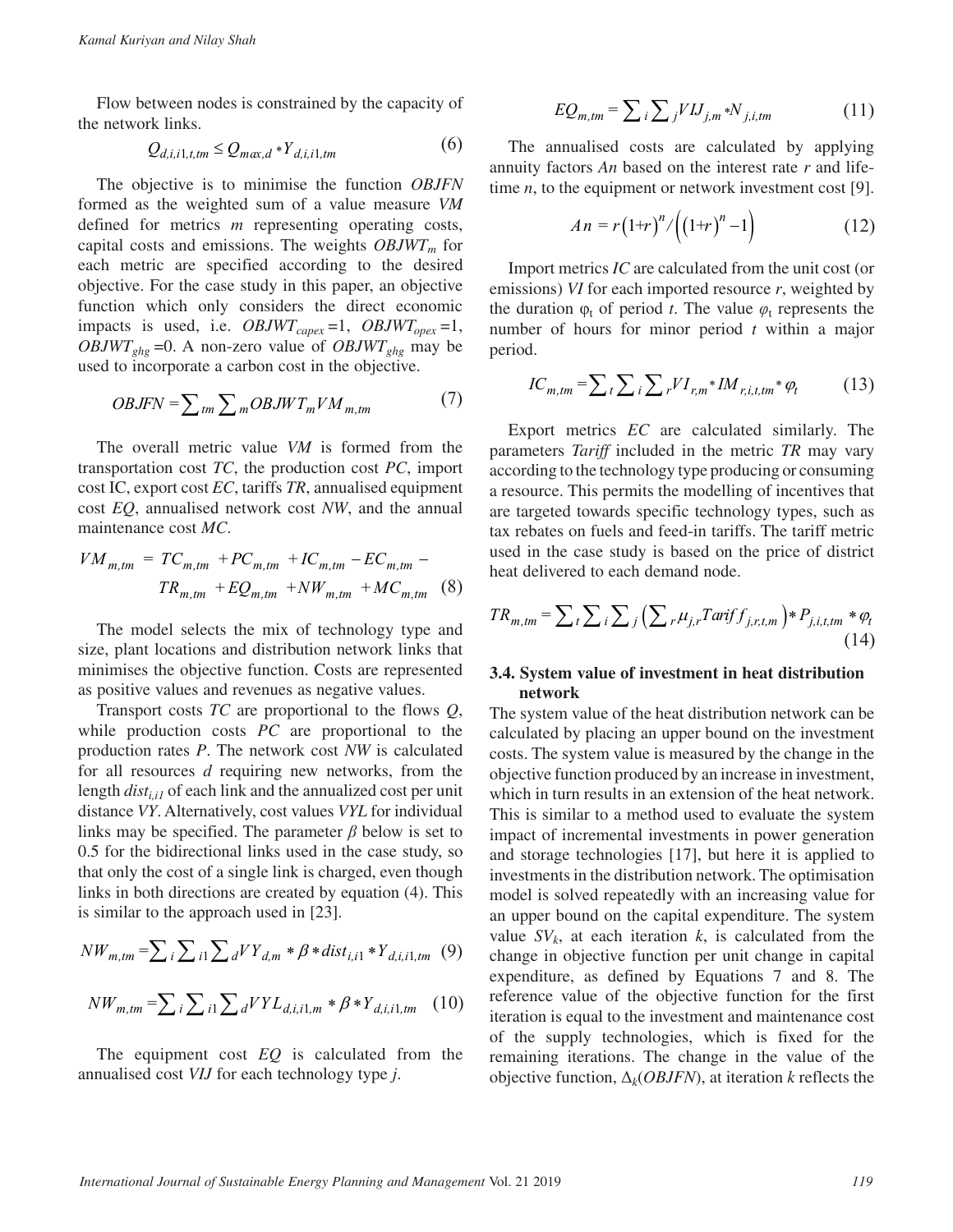value of incremental investments  $\Delta_k$ (*VM<sub>capex,tm*) in the</sub> distribution network. The analysis here is restricted to the case where all investments are to be made within the first major time period (*tm*=*1*).

$$
SV_k = \Delta_k \left(OBJFN\right) / \Delta_k \left( VM_{capex,tm} \right) \tag{15}
$$

Since the system value is calculated from changes to the overall objective function value, it reflects the net impact of heat tariffs from newly connected loads, additional fuel costs and the annualised costs of extensions to the distribution network. An application of the system value calculation is provided in the next section.

#### *4. Case study*

The case study is based on a screening data set with 500 nodes. The data set is derived from the UK National Heat Map [42] for a location within one of the inner boroughs in London. The purpose of this heat map was to identify areas where heat networks were likely to be beneficial and to prioritise locations for more detailed investigation. Demand estimates are based on usage data collected at local authority level and address level characteristics obtained from public data sources. Pointto-point connections between nodes were used to identify potential network paths. The integrated application described in the introduction will use an improved methodology to estimate demands and identify potential routes from roads defined in the map data. The frequency distribution of demands across the nodes in the data set is shown in Figure 8. The majority of nodes represent building with demands less than or equal to 1.6 kW while there are a limited number of buildings with demands greater than 5 kW. All the nodes have heat demands, i.e. there are no nodes that function only as junctions. Representative values for the UK were used for network costs, fuel costs, and emissions factors (see Appendix 2 for sources). These are estimated values intended for use with this test case to demonstrate the key model features. It has been noted that network capital costs in the UK are high compared to other northern European countries [13, 28]. Annualised investment costs are calculated assuming a 3.5% discount rate and 30 year lifetime for the distribution network, and 15 year lifetime for supply technologies.

No potential supply locations were identified in the test data set. Preliminary testing showed that considering all 500 nodes as potential supply locations resulted in



Figure 8: Frequency distribution of demand values: all nodes (top); nodes with demands  $> 5$  kW (bottom)

very slow convergence towards an optimal solution, with estimates of the relative gap (defined as the percent difference between the best solution and the estimated optimum) ranging from 20-90% after 12000 seconds of computation for the test cases considered in section 4.1. The large gaps are in some part due to weak estimates of the optimal solution, but this still creates a difficulty in specifying a suitable convergence criterion to achieve reasonable run times. These initial runs with a full set of possible supply locations were therefore treated as screening runs, and the supply locations identified within the best solution were used as potential supply locations for the scenarios in the next section. With these limited supply locations the solution times for the scenarios in section 4.1 were considerably reduced, with solution times less than 900 seconds in almost all cases, and often less than 60 seconds, with relative gaps in the range 1-5%. The main steps in the construction and solution of the combined spatial and technological model are shown in Figure 9. Sections 4.1 to 4.3 describe scenarios that illustrate the main features of the model.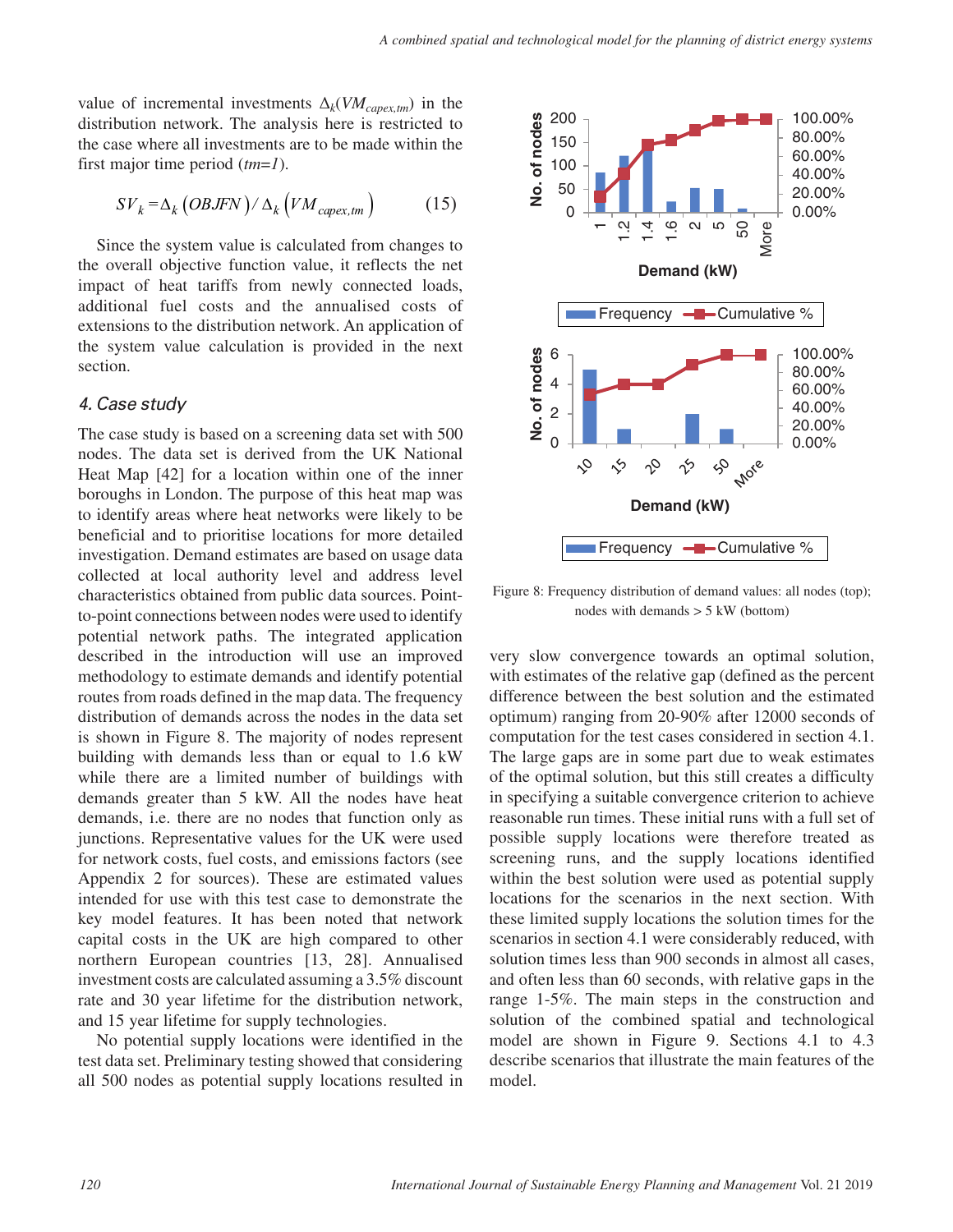

Figure 9: Construction and solution of optimisation model with screening of supply locations

|               | Equip.=Equipment, Obj.= Objective function). |      |        |                |       |        |        |                  |         |
|---------------|----------------------------------------------|------|--------|----------------|-------|--------|--------|------------------|---------|
| <b>Tariff</b> | <b>Boiler type</b>                           | Imp. | Maint. | <b>Tariffs</b> | Ntwk. | Equip. | Obj.   | Length           | $G$ J/m |
| level         |                                              |      |        |                |       |        |        |                  |         |
| 2.0x          | 1 MW                                         | 34   | 6      | $-67$          | 8     | 17     | $-3$   | $277 \text{ m}$  | 16.02   |
| 2.5x          | MW <sub></sub>                               | 112  | 21     | $-281$         | 52    | 58     | $-37$  | 1814 m           | 8.03    |
| 3.0x          | 1 MW                                         | 165  | 35     | $-496$         | 92    | 90     | $-113$ | $3191 \text{ m}$ | 6.84    |
| 2.0x          | 1x0.5 MW                                     | 33   | 3      | -66            | 8     | 11     | $-10$  | $277 \text{ m}$  | 16.02   |
| 2.5x          | $2x0.5$ MW                                   | 102  | 18     | $-254$         | 40    | 49     | $-46$  | 1367 m           | 9.82    |
| 3.0x          | $2x0.5$ MW                                   | 151  | 31     | $-455$         | 77    | 79     | $-116$ | 2680 m           | 7.49    |

**Table 2 Cost breakdown for connection selection scenarios (k**€**) (Imp.=Import, Maint.=Maintenance, Ntwk.=Network,** 

## **4.1. Impact of district heat tariff levels and supply locations on network design**

The overall annual heat demand for the area is 24,894 GJ. A heat network connecting all nodes would potentially be 4153 m in length; with a linear heat density of 6 GJ/m. Linear heat density is often used to screen potential district heating areas. As an example, UP-RES [29] suggests that linear heat density should be greater than 7.2 GJ/m for a heat network to be economically viable. This indicates that it may not be viable to connect all 500 nodes to a heat network, and the model is used to select connections based on minimising the objective function. Results for three scenarios with heat supplied

by a single 1 MW natural gas boiler are shown in Figure 10. The numbers in the lower right corner of each scenario in the figure indicate the district heat tariff, the length of the designed network, and the linear heat density of the selected loads. Three scenarios with district heat tariff levels at multiples of 2.0, 2.5 and 3.0 times the natural gas price are considered. The number of connected nodes and length of the designed network increase with higher district heating network tariffs as it becomes economically viable to supply areas with lower heat densities.

Table 2 shows the costs and revenues (shown as negative values since the model is formulated as a cost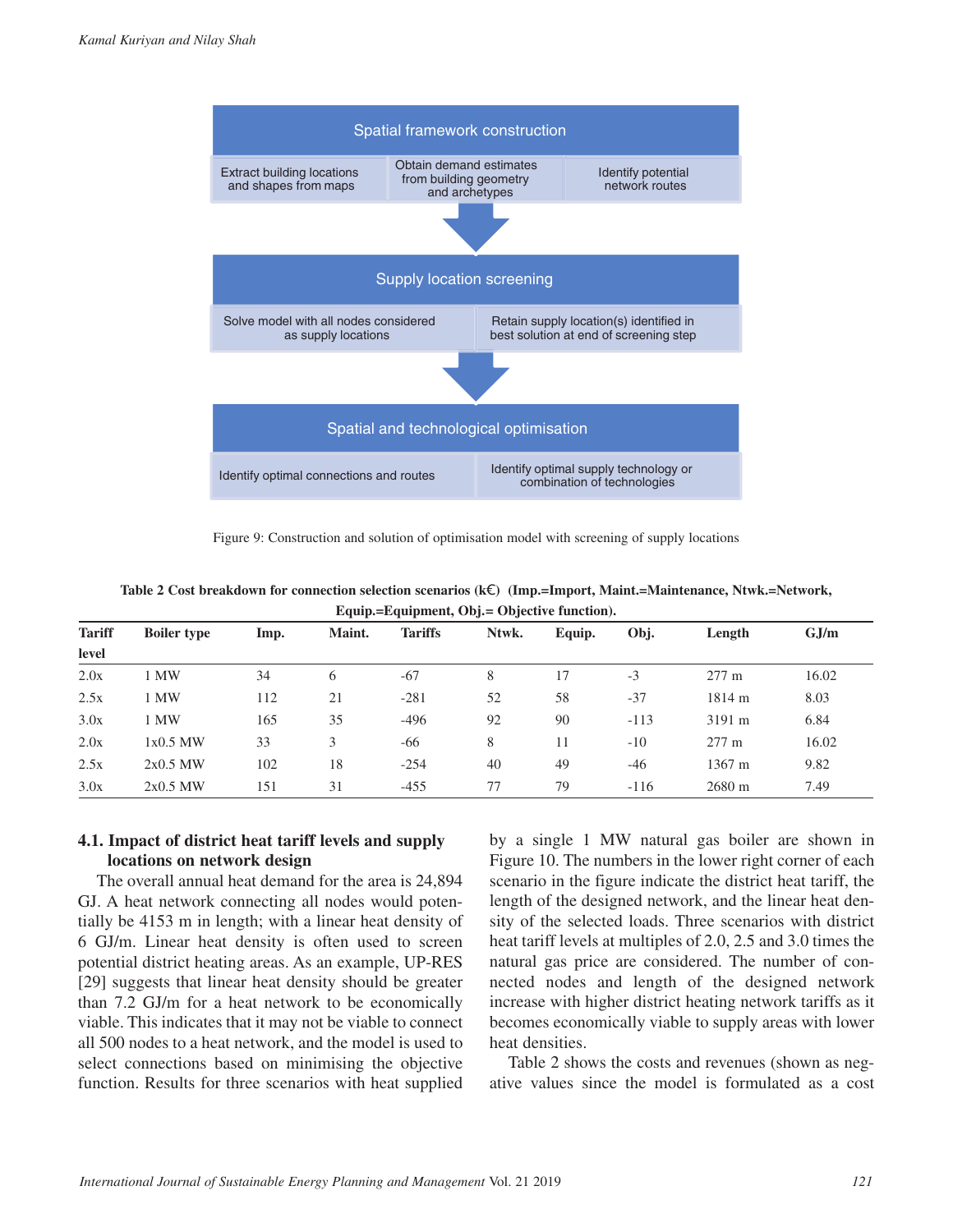

Linear heat density of connected loads

Figure 10: Impact of district heat tariff on connections with single supply location (numbers in lower right of each scenario indicate tariff level, network length and heat density)



Linear heat density of connected loads

Figure 11: Impact of district heat tariff on connections with two supply locations (numbers in lower right of each scenario indicate tariff level, network length and heat density)

minimisation problem) for the scenarios in Figure 10, followed by those in Figure 11. The distribution network and equipment costs are annualised costs. Equipment costs include both the non-domestic boiler costs and the costs of heat exchangers and other required equipment within the buildings connected to the network. The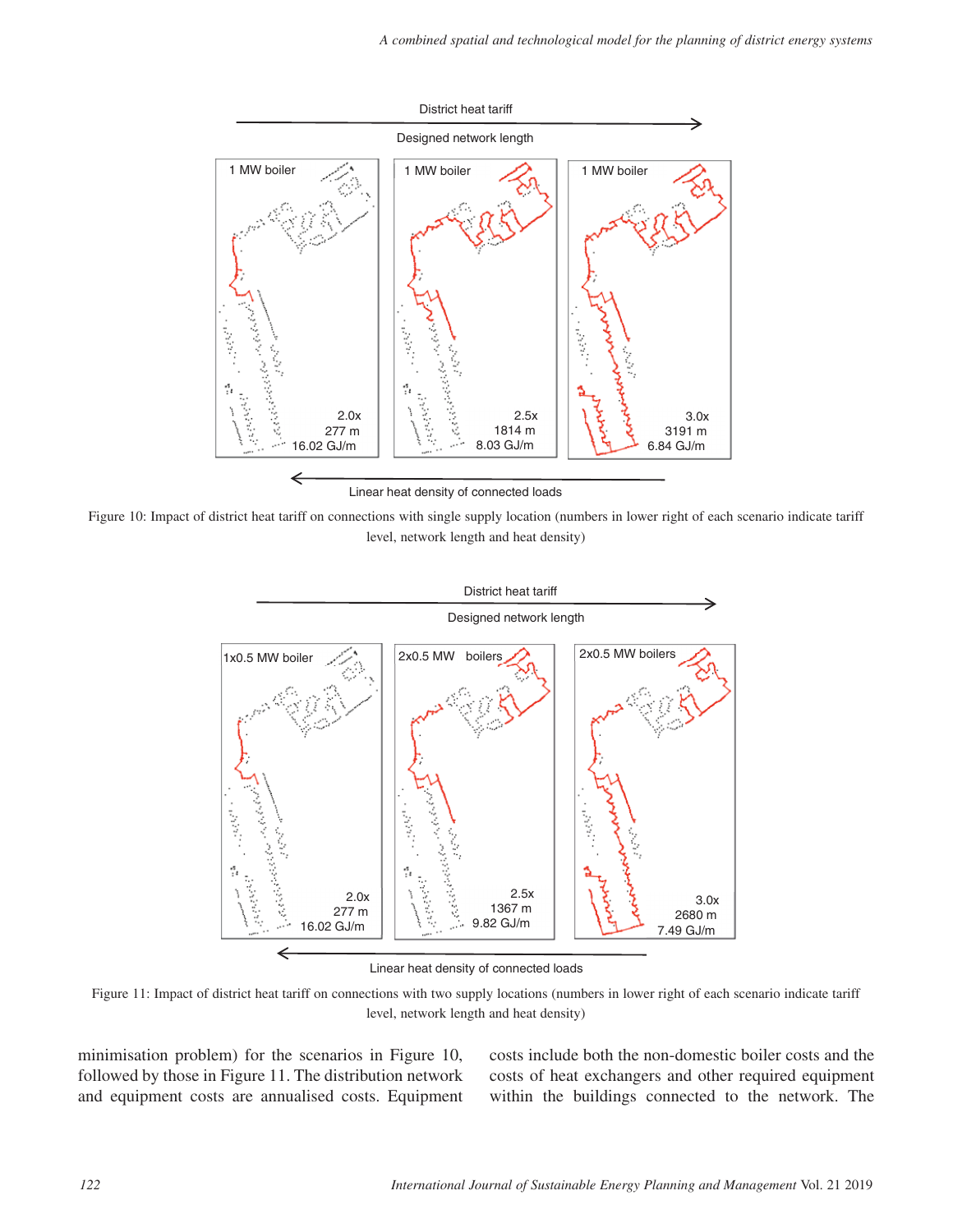

Figure 12: System value of distribution network with single supply location

objective function is the sum of the operating and investment components listed in the previous five columns.

The second set of scenarios in Figure 11 shows the results with 0.5 MW boilers deployed in up to two locations. The second location makes it possible to supply a second cluster of loads without connecting through an intermediate area with a lower heat density, improving the economic performance of the heat network.

Further insight can be obtained from an analysis of the system value from incremental investments in the distribution network. The system value  $SV^k$  at each iteration *k*, calculated using the procedure described in section 3.4, is plotted against the corresponding capital expenditure  $V\hat{M}_{\text{capex}}^k$ . Figure 12 shows the system values for the scenarios with a single supply location, while Figure 13 shows the system values with two supply locations. The plots for the higher tariffs in Figure 12 have a local maximum in the middle of the plot. At investment levels below this point, there is insufficient capital to construct a heat network from the supply location in the central area to the top right corner in the heat map. The intervening area contains low value connections where the heat revenues are insufficient to recover the added investment costs. These are included in the solution only at higher investment levels where the revenues from higher value connections from the top right corner can be used to offset the additional costs of building a network through this area. With two supply locations there is no need to bridge these low value locations and the system value plots show a more regular



Figure 13: System value of distribution network with two supply locations

shape. The high initial system values in both figures show that the screening procedure described at the beginning of section 4 identifies supply locations in areas with higher value connections.

#### **4.2. Technology selection with combined heat and power generation**

This section illustrates the use of the technology selection features of the model to optimise scenarios with combined heat and power generation and consumption. A base "heat only" scenario is defined in which the heat demand at all 500 nodes must be supplied by a heat network, with the total heat demand being approximately 0.8 MW. This is compared with two scenarios which include power generation. The second "heat and electricity" scenario has electricity demands at each node in addition to the heat demands specified in the "heat only" scenario. The electricity demands are specified as 65% of the heat demands, for a total of approximately 0.5 MW, and can be satisfied either by electricity imports from the grid or local power generation. The third "electricity exports" scenario has the same heat demands as the "heat only" scenario, no internal electricity demands, but electricity can be exported to the grid. All three scenarios are optimised with a 1 MW natural gas boiler, 0.135 MW<sub>e</sub>/0.22 MW<sub>th</sub> small CHP, 0.5 MW<sub>e</sub>/ 0.675 MW<sub>th</sub> medium CHP, and a 1.0 MW<sub>e</sub>/1.03 MW<sub>th</sub> large CHP available as potential supply choices. Single representative values of the electricity import and export prices were used here (see Appendix 2 for sources). This is due to the low temporal resolution of the combined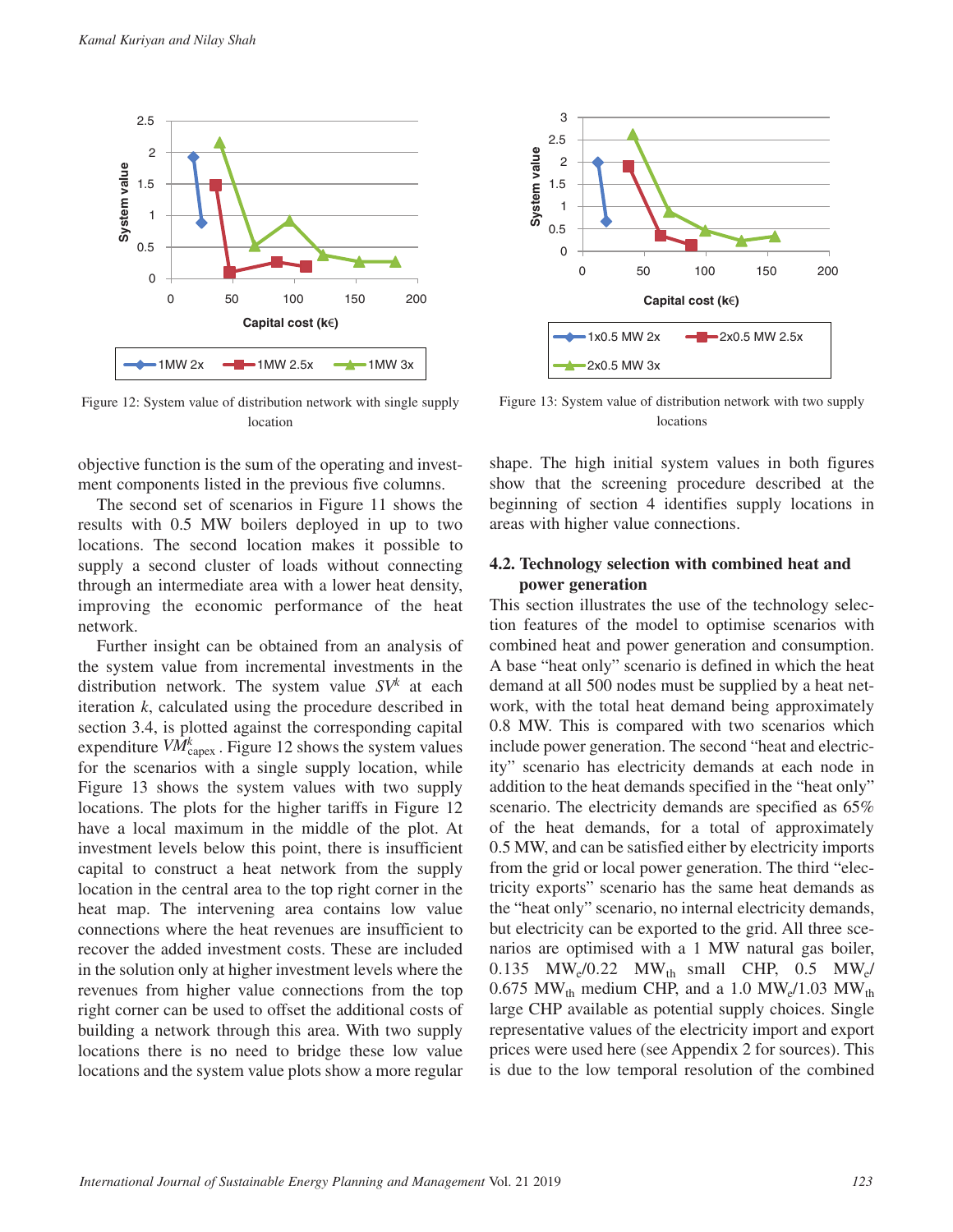model used in this paper. A more detailed approach to estimating electricity market prices, reflecting seasonal and diurnal variations, may be used in models with a higher temporal resolution [30].

Figure 14 shows the technology types selected to supply the heat demands and electricity demands in the three scenarios. In the base "heat only" scenario a 1 MW natural gas boiler operating at 80% of its capacity is used to supply all the heat demands. In the second "heat and electricity" scenario, a medium CHP unit is selected to supply the bulk of the electricity demands (0.5 MW)







Figure 14: Technology selection for combined heat and power scenarios: Heat supply (top), electricity supply (bottom)

together with a small amount of imports, while heat is supplied to the heat network by the CHP and a nondomestic boiler. The medium CHP is selected as the supply technology as its capacity  $(0.5 \text{ MW}_e)$  provides the closest match to the level of internal electricity demands, substituting for more expensive electricity imports while also supplying much of the heat demand. In the third "electricity exports" scenario a large CHP unit is selected to supply all of the heat demands, while the generated electricity is exported. In this case the operating level of the large CHP is curtailed below the 1 MW $_{\text{th}}$  maximum because the internal heat demands only amount to 0.8 MW. The revenues from electricity exports reduce the overall operating costs for the heat network. These scenarios illustrate the capability of the model to select the technology type depending on the specific requirements and economic criteria.

The results in Figure 14 are for scenarios where all the heat loads must be satisfied. An analysis with optional connections is shown in Figure 15. The supply technology is a medium CHP unit and the heat tariff is 2.5 times the gas price. The length and heat density of the designed network are similar to those for a single 1 MW boiler with a 3x heat tariff (Figure 10, right). CHP operation is infeasible with a 2x heat tariff since the connected heat loads are below the minimum part load operating level for the CHP. No additional connections are found with a 3x heat tariff as the CHP is already operating at its maximum capacity.



Figure 15: Selection of connections with medium CHP and electricity exports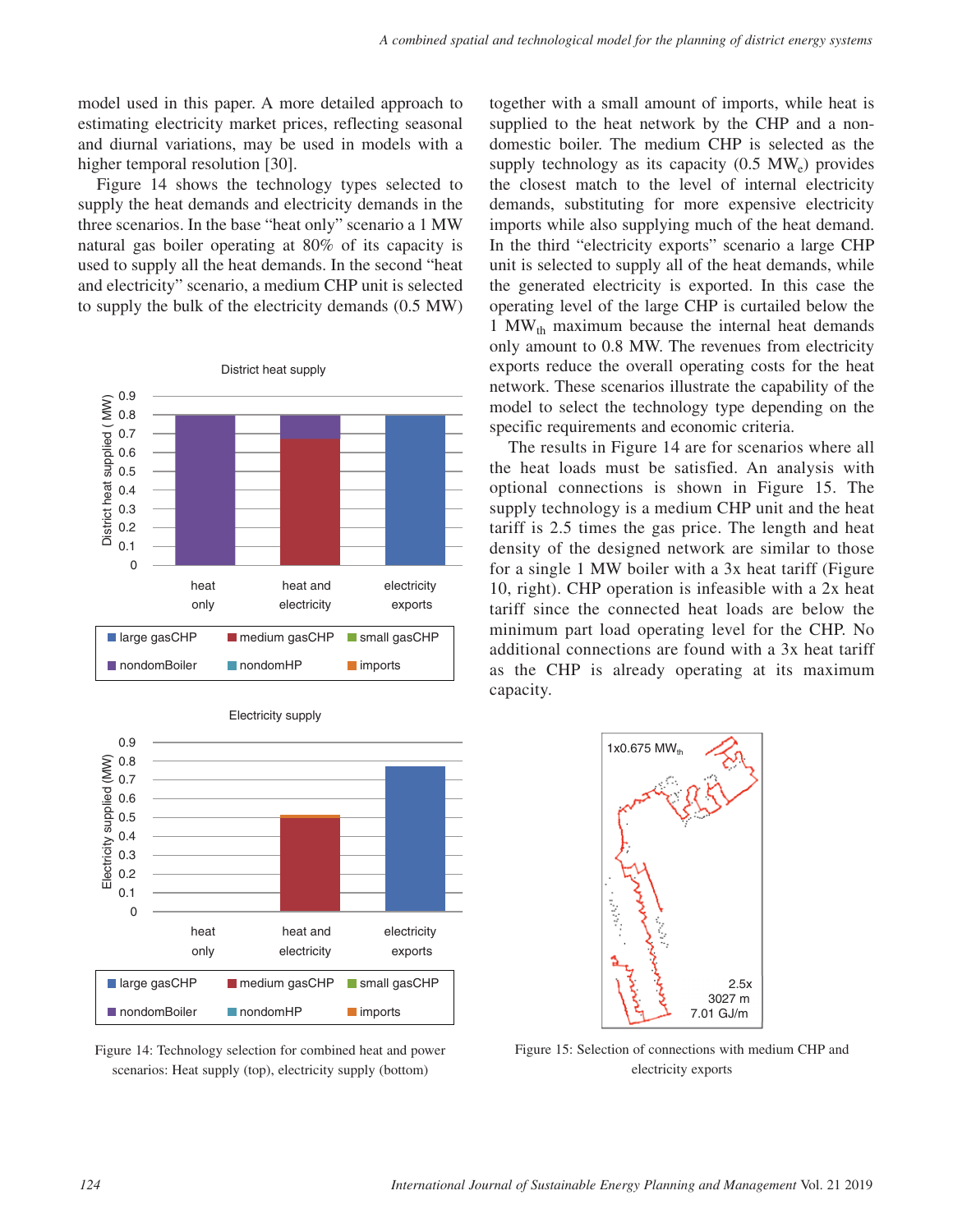

Figure 16: System value of distribution network with medium CHP

Figure 16 shows the system values for the distribution network with a single medium CHP. The range of the plot is bounded by the operational limits of the CHP and consequently does not show the same pattern as the system value plot for a single boiler (Figure 12). Due to the lower bound on part load CHP operation, the distribution network must be large enough to cover both the central and top right areas in the heat map. At investment levels below the values shown in Figure 16, the operation of the CHP would be infeasible due to insufficient demand.

#### **4.3. Technology selection with emissions reduction target**

The base scenario with 500 nodes supplied by a 1 MW boiler considered in the previous section produces greenhouse gas emissions of 1.428 kt per year. Figure 17 shows the results compared to scenarios with targets of 30% and 40% reduction in emissions. These scenarios include a 0.5 MW heat pump in the technology selection. The heat pump is selected in both emissions reduction scenarios, with a small CHP in the 30% reduction scenario, and a medium CHP in the 40% reduction scenario. The district heating is supplied by a combination of CHP, heat pump and boiler. The capital costs, operating costs and GHG emissions are shown in the table below. The heat pump COP was taken to be 2.897 and the emissions factor for natural gas was taken as 0.18416 kg/kWh (see Appendix 2 for sources). The heat pump COP value is for an ammonia based ground source heat pump with source temperature of 12 °C and sink temperature of 90 °C as reported in [35], based on the methods and tools described in [20]. A more detailed approach to modelling and optimisation of large-scale



Figure 17: Technology selection with emissions reduction targets: Heat supply (top), electricity supply (bottom)

heat pumps in district heating considering variations in COP with temperature is given in [37].

#### **4.4. Summary of results**

To summarise, the scenarios in section 4.1 illustrates the interaction between the heat price and the economic viability of the heat network. Higher heat prices make it economical to expand the network to additional locations. With a single supply location the network has to be built through an area with unprofitable connections, whereas this area may be bypassed with two supply locations.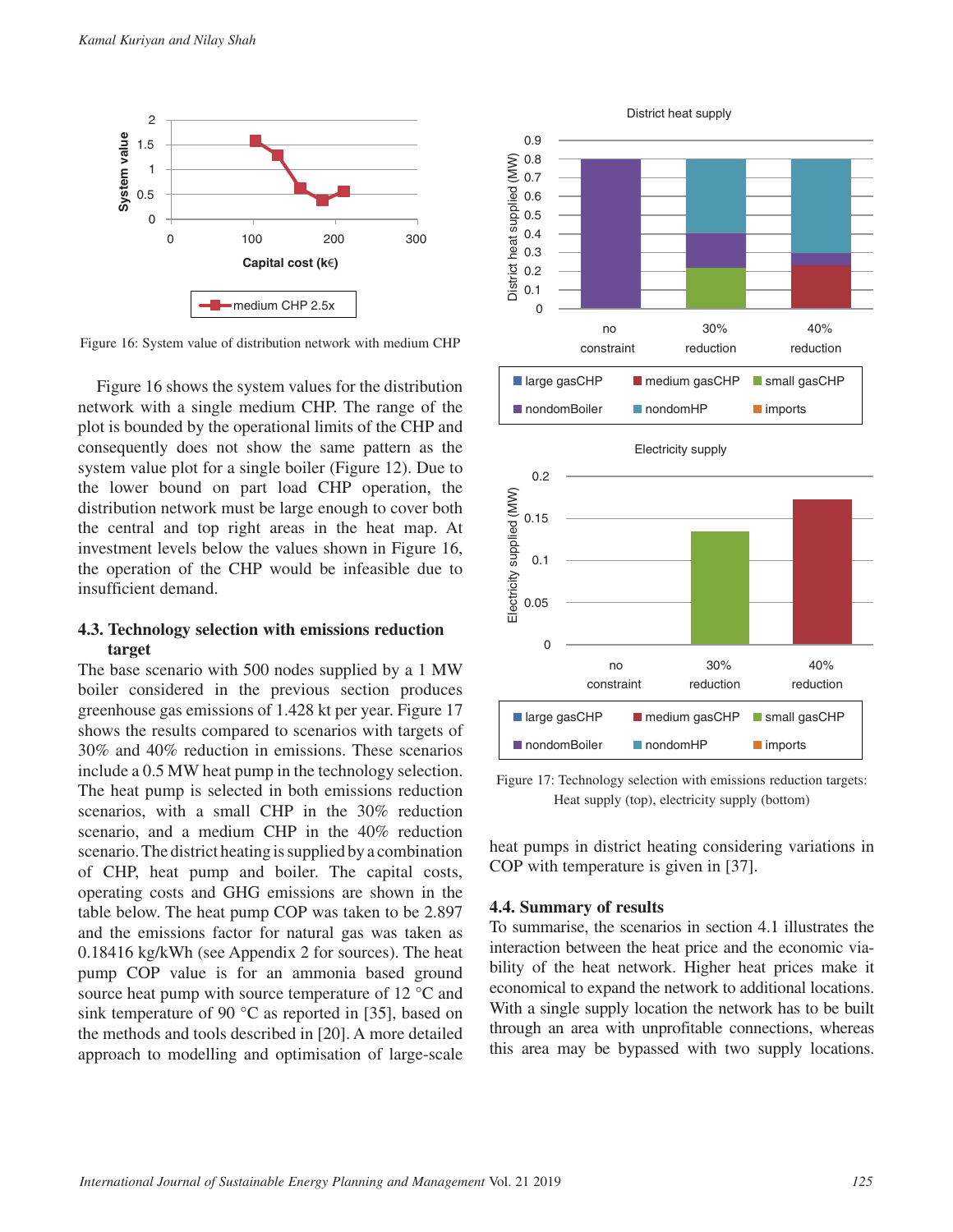|                 |                     | Operating |              |                  |
|-----------------|---------------------|-----------|--------------|------------------|
| <b>Scenario</b> | <b>Capital cost</b> | cost      | <b>Total</b> | <b>Emissions</b> |
| No constraint   | 229                 | 232       | 462          | 1.428            |
| 30% reduction   | -313                | 202       | 515          | 0.975            |
| 40% reduction   | 345                 | 218       | 564          | 0.850            |

**Table 3: Costs (k**€**) and emissions (kt/year).**

Section 4.2 examines different scenarios involving combined heat and power generation. These show it is possible to obtain an economic benefit either by substituting local power generation for electricity imports, or by exporting to the grid. The scenarios in section 4.3 show that significant emissions reductions can be achieved by using combined heat and power generation and heat pumps. Overall, the results illustrate how the model can be used for both spatial planning and technology selection.

## *5. Discussion and conclusions*

A combined spatial and technological model of district energy systems formulated as a mixed integer linear program (MILP) has been described in this paper. The model implements a unique combination of map-driven modelling, detailed optimisation of the distribution network, and selection of supply technologies (Figure 1). In contrast with empirical methods that are based on aggregate measures such as linear heat density [2,11], the decisions are based on a detailed optimisation of the capital, operating and environmental costs of supply technologies and individual connections within the heat network. The spatial framework for the model, which is similar to the graphical representation proposed by Bordin et al. [3], makes it possible to integrate the model within a map-driven application, and to identify subsets of buildings within a neighbourhood where it is economically viable to construct a network, and conversely to exclude locations where the heat revenues would be insufficient to recover the investment in the heat network. This paper further analyses the impact of supply locations and heat prices on the selected structure of the distribution network. The RTN representation, which has been applied in diverse infrastructure planning applications [22-26], makes it possible to evaluate multiple supply technology types including heat pumps, CHP and boilers, and to construct scenarios with combined heat and power generation. The model can be used with environmental objectives and constraints.

A series of test cases based on a screening dataset with 500 nodes have been presented to illustrate the main features of the model. Preliminary testing showed that considering all 500 nodes as potential supply locations resulted in very slow convergence towards an optimal solution and so a screening procedure was used to identify a limited set of supply locations for the test cases. The results for the test cases show that a mix of technology types, such as heat pumps and combined heat and power units, may be required to achieve emissions reduction targets, and that it is important to consider the interactions between heat and power supply on both environmental and economic indicators. The system value measure, which has been proposed as a method for analysing the impact of storage and renewable technologies in power systems [17, 18], has been adapted to quantify the impact of incremental investments in the heat network. This measure provides a means for visualising the overall effect of heat prices, supply technology type and location, and increasing investment levels on the economics of the heat distribution network.

An alternative implementation of the model described in this paper, written in Python using the Pyomo modelling language [40], has been integrated within a browser based application which is being tested by city partners within the Thermos project [41]. The prototype application includes spatial datasets compiled in collaboration with the city partners which can be used to construct the spatial framework required by the model. Further development of the prototype application and model is being undertaken in response to feedback from the city partners on the features and performance of the integrated application.

This paper outlines a broad conceptual framework for modelling district energy systems. Directions for future development include improving estimates of infrastructure and operational costs, and developing solution methods for larger problems. Currently, the cost and capacity of potential network links must be estimated beforehand and provided as inputs to the model. One alternative is to select from a range of discrete pipe sizes [19], but this could be computationally demanding if it is directly integrated within the overall system optimisation. Another alternative, which would be less computationally intensive, is to use cost estimates that include both a fixed component and a linearised variable component [37]. Similar functions, or piecewise linear functions, could also be used in place of discrete values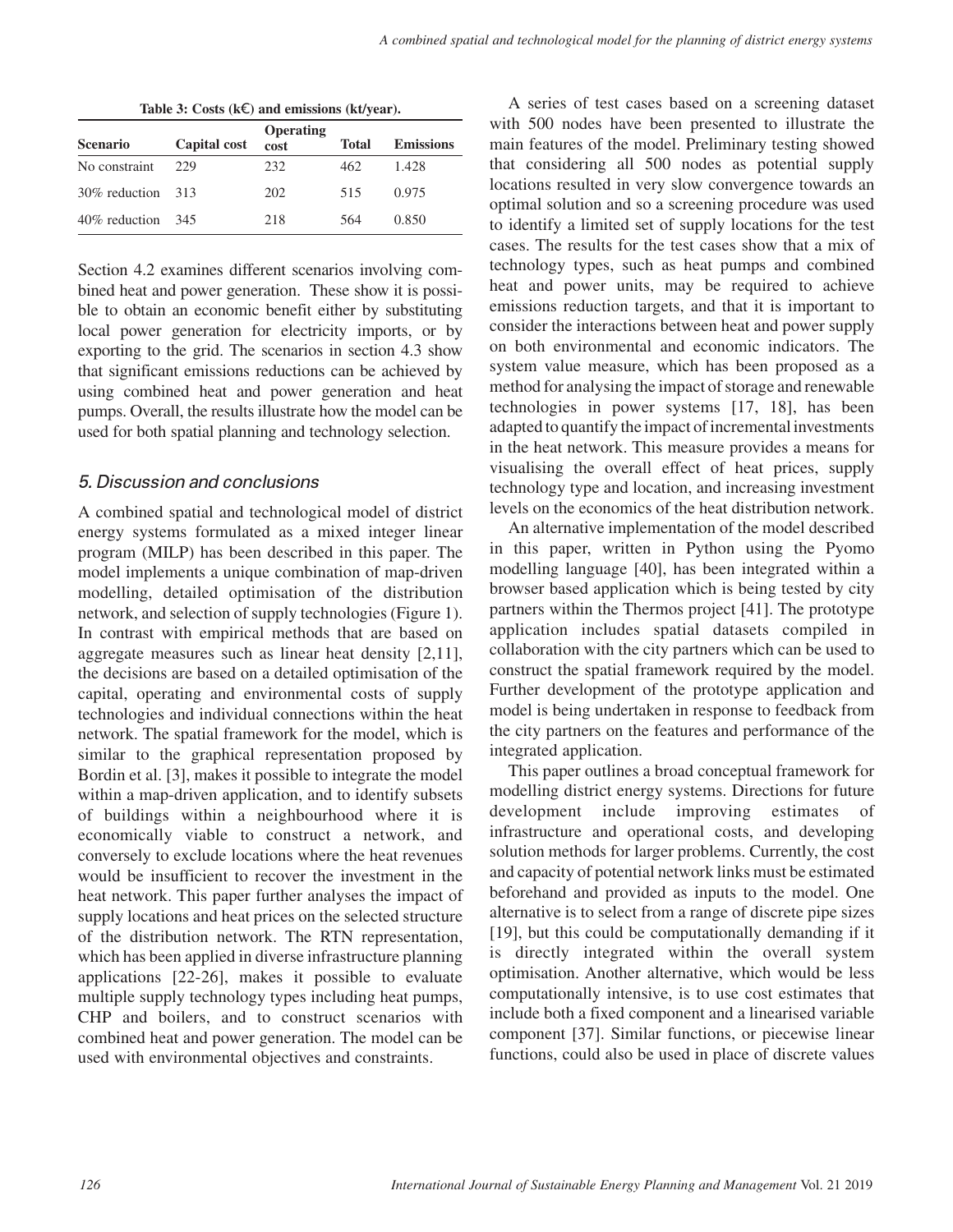**Table 4: List of scenarios for connection selection, combined heat and power generation, emissions reduction targets.**

| 4.1 | Scenarios with 1 MW boiler and varying heat tariffs $(2.0x, 2.5x, 3.0x)$                     |
|-----|----------------------------------------------------------------------------------------------|
|     | Scenarios with 0.5 MW boilers in two locations and varying heat tariffs $(2.0x, 2.5x, 3.0x)$ |
|     | Scenarios for 1 MW and 0.5 MW boilers with increasing investment levels                      |
| 4.2 | Heat demands for all nodes ("heat only")                                                     |
|     | Heat demands and electricity demands for all nodes ("heat and electricity")                  |
|     | Heat demands for all nodes, electricity exports permitted ("electricity exports")            |
|     | Medium CHP with heat tariffs $(2.5x)$ , electricity exports permitted                        |
| 4.3 | Heat demands for all nodes, no constraint on emissions                                       |
|     | Heat demands for all nodes, 30% reduction in emissions                                       |
|     | Heat demands for all nodes, 40% reduction in emissions                                       |

for technology sizes and costs [9]. The use of explicit diversity functions for connected heat loads within the model can lead to bi-linear terms involving the number of loads and heat flows in expressions for pipe capacities. Iterative methods for solving models with these expressions are being investigated.

Incorporating technologies such as solar thermal heating would require the use of a higher temporal resolution in the model to accurately represent the seasonal and diurnal variability in the heating supply. Time series aggregation methods based on clustering algorithms can be used to reduce the number of minor periods required to model the operation of the energy system. The granularity of the clustering can be adjusted within the optimisation algorithm so that the error introduced by this procedure is bounded [39]. The solution of larger problems for combined spatial and technological optimisation will require the use of specialised algorithms or approximate solution methods. One possibility is to decompose the overall problem into sub-problems for selecting the energy source and designing the distribution network, which can then be solved iteratively [23]. The spatial sub-model could be reformulated to facilitate the use of parallelised algorithms. Preliminary work has been carried out on developing an iterative procedure, which is inspired by genetic algorithms, for optimising large distribution networks. An initial solution is found by partitioning the original problem. This solution is improved with alternating expansion and refinement steps. The optimisation model described in this paper is used for each step, with different sets of required, optional or excluded nodes. Switching optimisation strategies from step to step accelerates the process of finding improved solutions.

#### *Acknowledgments*

This work has received funding from the European Union's Horizon 2020 research and innovation programme under grant agreement no. 723636 (THERMOS). The test cases used in this paper were provided by the Centre for Sustainable Energy, Bristol (CSE). CSE is also developing the integrated map based planning application. We would also like to thank the Thermos project partners for their contributions in identifying the model requirements and developing the model specification.

#### *References*

- [1] Persson U, Moller B, Werner S, Heat Roadmap Europe: Identifying strategic heat synergy regions, Energy Policy 74 (2014) pages 663-681. [https://doi.org/10.1016/j.enpol.](https://doi.org/10.1016/j.enpol.2014.07.015) [2014.07.015](https://doi.org/10.1016/j.enpol.2014.07.015)
- [2] Netterberg H, Isaksson I, District Heating in Slough. BSc thesis, Halmstad University, Halmstad, 2009.
- [3] Bordin, C, Gordini, A, Vigo, D, An optimization approach for district heating strategic network design, European Journal of Operational Research 252 (1) (2016) pages 296-307. [https://](https://doi.org/10.1016/j.ejor.2015.12.049) [doi.org/10.1016/j.ejor.2015.12.049](https://doi.org/10.1016/j.ejor.2015.12.049)
- [4] Pirouti M, Bagdanavicius A, Ekanayake J, Wu J, Jenkins N, Energy consumption and economic analyses of a district heating network, Energy 57 (2013) pages 149-159. [https://doi.](https://doi.org/10.1016/j.energy.2013.01.065) [org/10.1016/j.energy.2013.01.065](https://doi.org/10.1016/j.energy.2013.01.065)
- [5] Rong A, Lahdelma R, Role of polygeneration in sustainable energy system development challenges and opportunities from optimization viewpoints, Renewable and Sustainable Energy Reviews 53 (2016) pages 363-372. [https://doi.org/10.1016/j.](https://doi.org/10.1016/j.rser.2015.08.060) [rser.2015.08.060](https://doi.org/10.1016/j.rser.2015.08.060)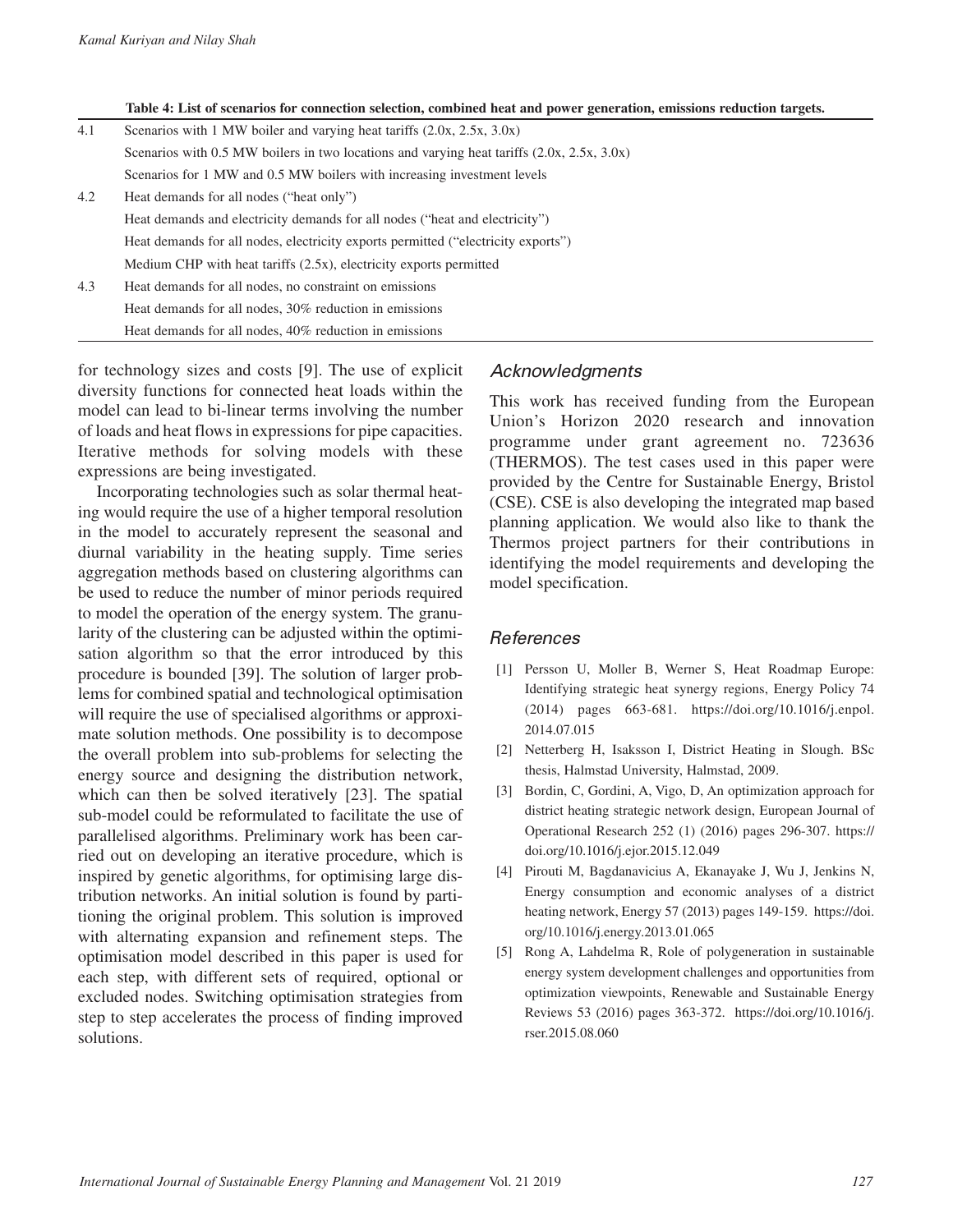- [6] Connolly D, Lund H, Mathiesen B, Leathy M, A review of computer tools for analysing the integration of renewable energy into various energy systems, Applied Energy 87(4) (2010) pages 1059-1082. [https://doi.org/10.1016/j.](https://doi.org/10.1016/j.apenergy.2009.09.026) [apenergy.2009.09.026](https://doi.org/10.1016/j.apenergy.2009.09.026)
- [7] Rong A Y, Su Y, Lahdelma R, Review of optimization techniques of polygeneration systems for building applications, IOP Conference Series: Earth and Environmental Science, 60 (2016). <https://doi.org/10.1088/1755-1315/40/1/012026>
- [8] Li H, Svendsen S, District heating network design and configuration optimization with genetic algorithm, Journal of Sustainable Development of Energy, Water and Environment Systems 1 (4)(2013) pages 291-303. [http://dx.doi.](http://dx.doi.org/10.13044/j.sdewes.2013.01.0022) [org/10.13044/j.sdewes.2013.01.0022](http://dx.doi.org/10.13044/j.sdewes.2013.01.0022)
- [9] Weber C, Shah N, Optimisation based design of a district energy system for an eco-town in the United Kingdom, Energy 36 (2011) pages 1292-1308. [https://doi.org/10.1016/j.](https://doi.org/10.1016/j.energy.2010.11.014) [energy.2010.11.014](https://doi.org/10.1016/j.energy.2010.11.014)
- [10] Weber, C, Maréchal, F, Favrat, D, Design and optimization of district energy systems, Computer Aided Chemical Engineering 24 (2007) pages 1127-1132. [https://doi.org/10.1016/S1570-](https://doi.org/10.1016/S1570-7946(07)80212-4) [7946\(07\)80212-4](https://doi.org/10.1016/S1570-7946(07)80212-4)
- [11] Persson, U, Werner, S, Heat distribution and the future competitiveness of district heating, Applied Energy 88(3) (2011) pages 568-576. [https://doi.org/10.1016/j.](https://doi.org/10.1016/j.apenergy.2010.09.020) [apenergy.2010.09.020](https://doi.org/10.1016/j.apenergy.2010.09.020)
- [12] Nielsen, S, A geographic method for high resolution spatial heat planning, Energy 67 (2014) pages 351-362 [https://doi.](https://doi.org/10.1016/j.energy.2013.12.011) [org/10.1016/j.energy.2013.12.011](https://doi.org/10.1016/j.energy.2013.12.011)
- [13] Lambert RSC, Maier S, Shah N, Polak JW, Optimal phasing of district heating network investments using multi-stage stochastic programming, International Journal of Sustainable Energy Planning and Management 9 (2016) pages 57-74. <https://doi.org/10.5278/ijsepm.2016.9.5>
- [14] Haikarainen C, Pettersson F, Saxén H, An MILP Model for distributed energy system optimization, Chemical Engineering Transactions 35 (2013) pages 295-300. [http://dx.doi.](http://dx.doi.org/10.3303/CET1335049) [org/10.3303/CET1335049](http://dx.doi.org/10.3303/CET1335049)
- [15] Yildirim N, Toksoy M, Gokcen G, Piping network design of geothermal district heating systems: Case study for a university campus, Energy 35 (8)(2010) pages 3256-3262. [https://doi.](https://doi.org/10.1016/j.energy.2010.04.009) [org/10.1016/j.energy.2010.04.009](https://doi.org/10.1016/j.energy.2010.04.009)
- [16] Pirouti M, Modelling and analysis of a district heating network, PhD Thesis, Cardiff University, 2013. [http://orca.](http://orca.cf.ac.uk/45201/) [cf.ac.uk/45201/](http://orca.cf.ac.uk/45201/)
- [17] Heuberger CF, Staffell I, Shah N, MacDowell N, A systems approach to quantifying the value of power generation and energy storage technologies in future electricity networks, Computers & Chemical Engineering 107 (2017) pages 247- 256 <https://doi.org/10.1016/j.compchemeng.2017.05.012>
- [18] Pudjianto D, Aunedi M, Djapic P, Strbac G, Whole-systems assessment of the value of energy storage in low-carbon electricity systems, IEEE Transactions on smart grid 5 (2) (2014) pages 1098-1109. [https://doi.org/10.1109/TSG.](https://doi.org/10.1109/TSG.2013.2282039) [2013.2282039](https://doi.org/10.1109/TSG.2013.2282039)
- [19] Delangle A, Lambert RSC, Shah N, Acha S, Markides CN, Modelling and optimising the marginal expansion of an existing district heating network, Energy 140 (1) (2017), pages 209-223.<https://doi.org/10.1016/j.energy.2017.08.066>
- [20] DECC (Department of Energy and Climate Change), Heat pumps in district heating, 2016. [https://www.gov.uk/](https://www.gov.uk/government/publications/heat-pumps-in-district-heating) [government/publications/heat-pumps-in-district-heating](https://www.gov.uk/government/publications/heat-pumps-in-district-heating)
- [21] Kondili E, Pantelides CC, Sargent RWH, 1993, A general algorithm for short-term scheduling of batch operations - I. MILP formulation, Computers & Chemical Engineering 17 (2) (1993) pages 211-227. [https://doi.org/10.1016/0098-](https://doi.org/10.1016/0098-1354(93)80015-F) [1354\(93\)80015-F](https://doi.org/10.1016/0098-1354(93)80015-F)
- [22] Morlet C, Keirstead J, 2013, A comparative analysis of urban energy governance in four European cities, Energy Policy 61 (2013) pages 852-863. [https://doi.org/10.1016/j.](https://doi.org/10.1016/j.enpol.2013.06.085) [enpol.2013.06.085](https://doi.org/10.1016/j.enpol.2013.06.085)
- [23] Samsatli S, Samsatli NJ, A general spatio-temporal model of energy systems with a detailed account of transport and storage, Computers and Chemical Engineering 80 (2)(2015) pages 155-176. [https://doi.org/10.1016/j.compchemeng.](https://doi.org/10.1016/j.compchemeng.2015.05.019) [2015.05.019](https://doi.org/10.1016/j.compchemeng.2015.05.019)
- [24] Kuriyan K, Shah N, Trade-offs in the design of urban energy systems, Computer-Aided Chemical Engineering 40 (2017) pages 2383-2388. [https://doi.org/10.1016/B978-0-444-63965-](https://doi.org/10.1016/B978-0-444-63965-3.50399-8) [3.50399-8](https://doi.org/10.1016/B978-0-444-63965-3.50399-8)
- [25] Triantafyllidis, CP, Koppelaar, RHEM, Wang, X, van Dam, KH, Shah, N, An integrated optimisation platform for sustainable resource and infrastructure planning, Environmental Modelling and Software 101 (2018) pages 146-168. [https://](https://doi.org/10.1016/j.envsoft.2017.11.034) [doi.org/10.1016/j.envsoft.2017.11.034](https://doi.org/10.1016/j.envsoft.2017.11.034)
- [26] Biebera, N, Kera, JH, Wang, X, Triantafyllidis, C, van Dam, KH, Koppelaar, RHEM, Shah, N, Sustainable planning of the energy-water-food nexus using decision making tools, Energy Policy 113 (2018) pages 584-607. [https://doi.org/10.1016/j.](https://doi.org/10.1016/j.enpol.2017.11.037) [enpol.2017.11.037](https://doi.org/10.1016/j.enpol.2017.11.037)
- [27] Kuriyan, K, Shah, N, Tools and workflows in the design of urban energy systems, AIChE Annual Meeting, San Francisco, 2016.<http://hdl.handle.net/10044/1/51125>
- [28] Poyri, The potential and costs of district heating networks A report to the Department of Energy and Climate Change, 2009.
- [29] UP-RES (Urban Planners with Renewable Energy Skills), Module 6 – Energy Distribution: District Heating and Cooling, 2013. [https://www.euroheat.org/wp-content/](https://www.euroheat.org/wp-content/uploads/2016/04/UP-RES_M6_District_Heating_and_Cooling.pdf) [uploads/2016/04/UP-RES\\_M6\\_District\\_Heating\\_and\\_](https://www.euroheat.org/wp-content/uploads/2016/04/UP-RES_M6_District_Heating_and_Cooling.pdf) [Cooling.pdf](https://www.euroheat.org/wp-content/uploads/2016/04/UP-RES_M6_District_Heating_and_Cooling.pdf)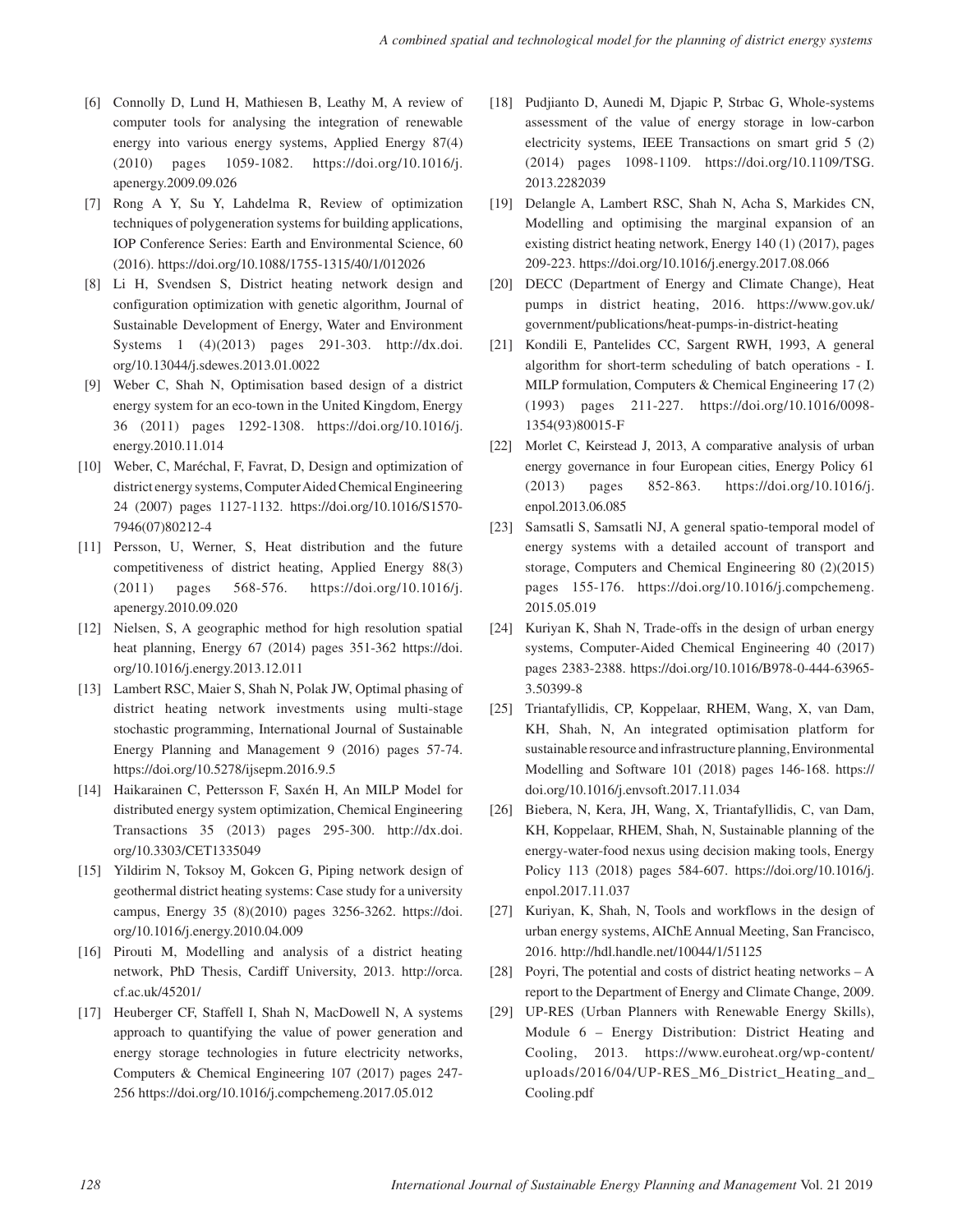- [30] Acha S, Bustos-Turu G, Shah N, Modelling real-time pricing of electricity for energy conservation measures in the UK commercial sector, 2016 IEEE international energy conference (ENERGYCON), IEEE (2016). [https://doi.org/10.1109/](https://doi.org/10.1109/ENERGYCON.2016.7514090) [ENERGYCON.2016.7514090](https://doi.org/10.1109/ENERGYCON.2016.7514090)
- [31] DECC (Department of Energy and Climate Change), Assessment of the costs, performance, and characteristics of UK heat networks, 2015. [https://www.gov.uk/government/](https://www.gov.uk/government/publications/assessment-of-the-costs-performance-and-characteristics-of-uk-heat-networks) [publications/assessment-of-the-costs-performance-and](https://www.gov.uk/government/publications/assessment-of-the-costs-performance-and-characteristics-of-uk-heat-networks)[characteristics-of-uk-heat-networks](https://www.gov.uk/government/publications/assessment-of-the-costs-performance-and-characteristics-of-uk-heat-networks)
- [32] BEIS (Department for Business, Energy and Industrial Strategy), Quarterly energy prices tables annex, June 2017a. [https://www.gov.uk/government/statistics/quarterly-energy](https://www.gov.uk/government/statistics/quarterly-energy-prices-june-2017)[prices-june-2017](https://www.gov.uk/government/statistics/quarterly-energy-prices-june-2017)
- [33] Ofgem (Office of Gas and Electricity Markets), State of the energy market, 2018. [https://www.ofgem.gov.uk/publications](https://www.ofgem.gov.uk/publications-and-updates/state-energy-market-2018)[and-updates/state-energy-market-2018](https://www.ofgem.gov.uk/publications-and-updates/state-energy-market-2018)
- [34] BEIS (Department for Business, Energy and Industrial Strategy), 2017 Government GHG conversion factors for company reporting, August 2017b. [https://www.gov.uk/](https://www.gov.uk/government/publications/greenhouse-gas-reporting-conversion-factors-2017) [government/publications/greenhouse-gas-reporting](https://www.gov.uk/government/publications/greenhouse-gas-reporting-conversion-factors-2017)[conversion-factors-2017](https://www.gov.uk/government/publications/greenhouse-gas-reporting-conversion-factors-2017)
- [35] Delangle, A, Modelling and optimisation of a district heating network's marginal extension, MSc Thesis, Imperial College London, 2016. [http://www.imperial.ac.uk/media/imperial](http://www.imperial.ac.uk/media/imperial-college/research-centres-and-groups/imperial-sainsburys/Delangle-A-2016-SEF-MSc-Thesis.pdf)[college/research-centres-and-groups/imperial-sainsburys/](http://www.imperial.ac.uk/media/imperial-college/research-centres-and-groups/imperial-sainsburys/Delangle-A-2016-SEF-MSc-Thesis.pdf) [Delangle-A-2016-SEF-MSc-Thesis.pdf](http://www.imperial.ac.uk/media/imperial-college/research-centres-and-groups/imperial-sainsburys/Delangle-A-2016-SEF-MSc-Thesis.pdf)
- [36] Roberto R, De Iulio R, Di Somma M, Graditi G, Guidi G, Noussan M, A multi-objective optimisation analysis to assess

the potential economic and environmental benefits of distributed storage in district heating networks: a case study, International Journal of Sustainable Energy Planning and Management 20 (2019) pages 5-20. [https://doi.org/10.5278/](https://doi.org/10.5278/ijsepm.2019.20.2) [ijsepm.2019.20.2](https://doi.org/10.5278/ijsepm.2019.20.2)

- [37] Pieper H, Masatin V, Volkova A, Ommen T, Elmegaard B, Markussen WB, Modelling framework for integration of large-scale heat pumps in district heating using lowtemperature heat sources: A case study of Talinn, Estonia, International Journal of Sustainable Energy Planning and Management 20 (2019) pages 67-86. [https://doi.org/10.5278/](https://doi.org/10.5278/ijsepm.2019.20.6) [ijsepm.2019.20.6](https://doi.org/10.5278/ijsepm.2019.20.6)
- [38] Torre-Tojal L, Espeso JMS, Bastarrika A, Lopez-Guede JM, Biomass estimation using LiDAR data, International Journal of Sustainable Energy Planning and Management 17 (2018) pages 79-90.<https://doi.org/10.5278/ijsepm.2018.17.7>
- [39] Bahl B, Kumpel A, Seele H, Lampe M, Bardow A, Time-series aggregation for synthesis problems by bounding error in the objective function, Energy 135 (2017) pages 900-912. [https://](https://doi.org/10.1016/j.energy.2017.06.082) [doi.org/10.1016/j.energy.2017.06.082](https://doi.org/10.1016/j.energy.2017.06.082)
- [40] Hart WE, Laird CD, Watson J-P, Woodruff DL, Hackebeil GA, Nicholson BL, Siirola JD, Pyomo – Optimization Modeling in Python, Cham: Springer; 2017. [https://doi.org/10.1007/978-3-](https://doi.org/10.1007/978-3-319-58821-6) [319-58821-6](https://doi.org/10.1007/978-3-319-58821-6)
- [41] THERMOS (Thermal Energy Resource Modelling and Optimisation System) project, [https://www.thermos-project.](https://www.thermos-project.eu/home/) [eu/home/](https://www.thermos-project.eu/home/)
- [42] CSE (Centre for Sustainable Energy), National Heat Map. <https://www.cse.org.uk/projects/view/1183>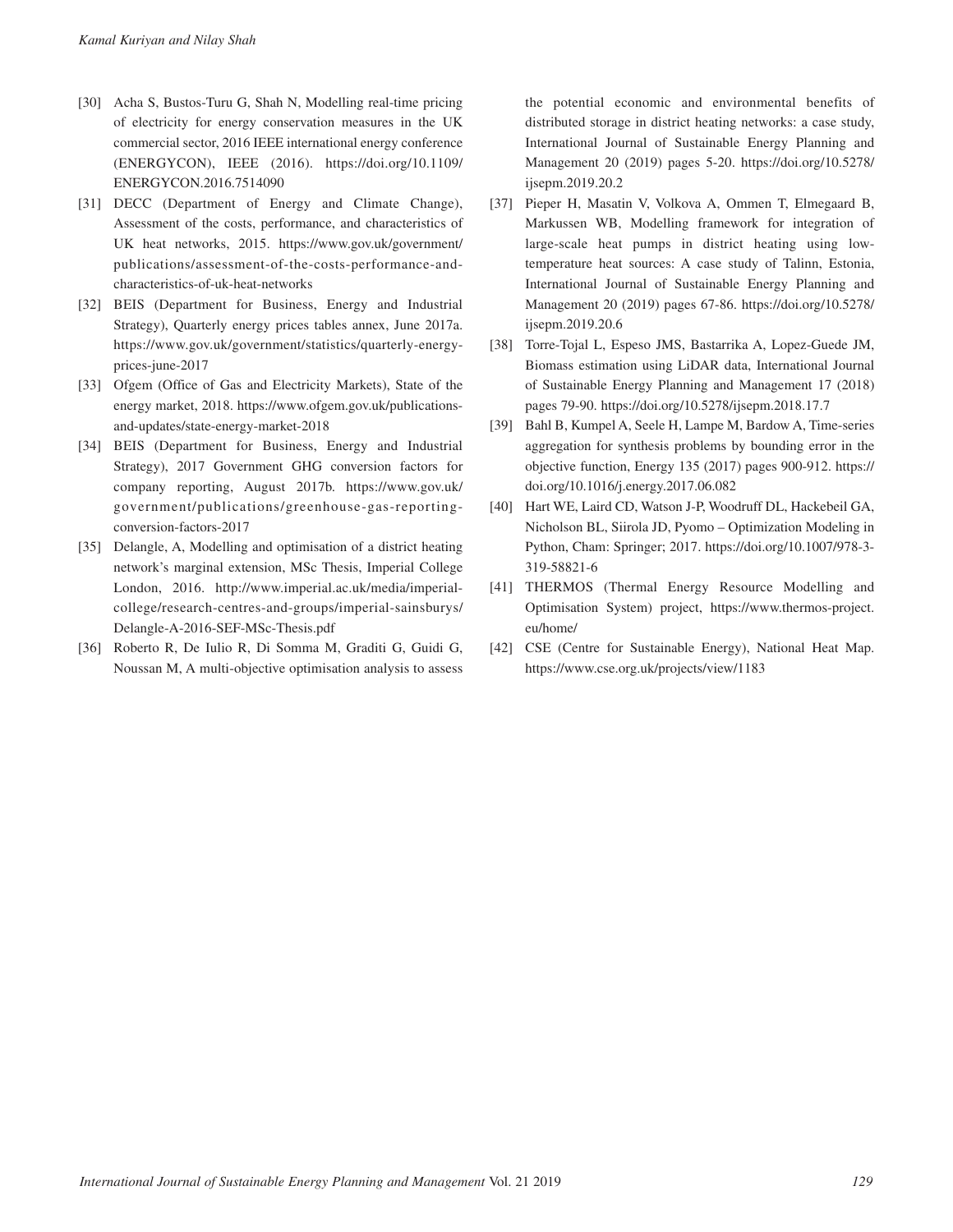# *Appendix 1: Nomenclature*

#### **Sets and indices:**

| d                               | Subset of resources that require network construction                                        |
|---------------------------------|----------------------------------------------------------------------------------------------|
| i                               | Cell index                                                                                   |
| Ĵ                               | Technology type                                                                              |
| m                               | Metric (opex, capex, ghg, custom)                                                            |
| r                               | Resource                                                                                     |
| t                               | Minor period                                                                                 |
| tm                              | Major period                                                                                 |
| <b>Parameters:</b>              |                                                                                              |
| $\mu_{j,r}$                     | Conversion fraction for resource $r$ by technology type $j$                                  |
| $\boldsymbol{\phi}_t$           | Weighting (hours per major period) for minor period $t$                                      |
| $CAP_i$                         | Maximum operating level for technology type $j$ (MW)                                         |
| $D_{r,i,t,tm}$                  | Demand for resource $r$ in node $i$ in period $(t,tm)$ (MW)                                  |
| $dist_{i,iI}$                   | Distance between cell $i$ and cell $iI$ (m)                                                  |
| $OBJWT_{m,tm}$                  | Objective function weight for metric m in major period tm                                    |
| $Q_{max,r}$                     | Maximum transportation rate for resource r (MW)                                              |
| Tariff <sub>j,r,t,m</sub>       | Tariff for resource $r$ produced by technology $j$ in period $t$ (kGBP/MWh)                  |
| $VE_{r,m}$                      | Export metric for resource $r$ (kGBP/MWh, t $CO_{2e}$ /MWh)                                  |
| $VI_{r,m}$                      | Import metric for resource $r$ (kGBP/MWh, t $CO_{2e}$ /MWh)                                  |
| $VIJ_{j,m}$                     | Investment metric for technology type $j$ (kGBP)                                             |
| $VY_{d,m}$                      | Investment metric for network to transport resource $d$ (kGBP/m)                             |
| $VYL_{d,i,i1,m}$                | Investment metric for link to transport resource $d$ from i to $iI$ (kGBP)                   |
| Variables:                      |                                                                                              |
| $EXP_{r,i,t,tm}$                | Export of resource r from node $i$ in period $(t, tm)$                                       |
| $I\!M_{r,i,t,tm}$               | Import of resource r into node $i$ in period $(t, tm)$                                       |
| $INV_{j,i,tm}$                  | Number of units of technology type $j$ added in node $i$ in major period $tm$                |
| $N_{j,i,tm}$                    | Number of units of technology type $j$ available in node $i$ in major period $tm$            |
| $P_{j,i,t,tm}$                  | Production rate of technology type $j$ in node $i$ in period $(t, tm)$                       |
| $Q_{r,i,i1,t,tm}$               | Flow of resource $r$ from node $i$ to node $i$ in period $(t, tm)$                           |
| $RS_{r,i,t,tm}$                 | Surplus of resource $r$ in node $i$ in period $(t, tm)$                                      |
| $SAT_i$                         | Demands in node i are satisfied                                                              |
| $Y_{d,i,i1,tm}$                 | Network link to transport resource $d$ from node $i$ to node $i$ exists in major period $tm$ |
| Objective function expressions: |                                                                                              |
| $TC_{m,tm}$                     | Transportation cost                                                                          |
| ${\cal PC}_{m,tm}$              | Production cost                                                                              |
| $IC_{m,tm}$                     | Import cost                                                                                  |
| ${\it EC}_{m,tm}$               | Export cost                                                                                  |
| $TR_{m,tm}$                     | <b>Tariffs</b>                                                                               |
| $EQ_{m,tm}$                     | Equipment cost                                                                               |
| $NW_{m,tm}$                     | Network cost                                                                                 |
| $MC_{m,tm}$                     | Maintenance cost                                                                             |
| $VM_{m,tm}$                     | Overall cost                                                                                 |